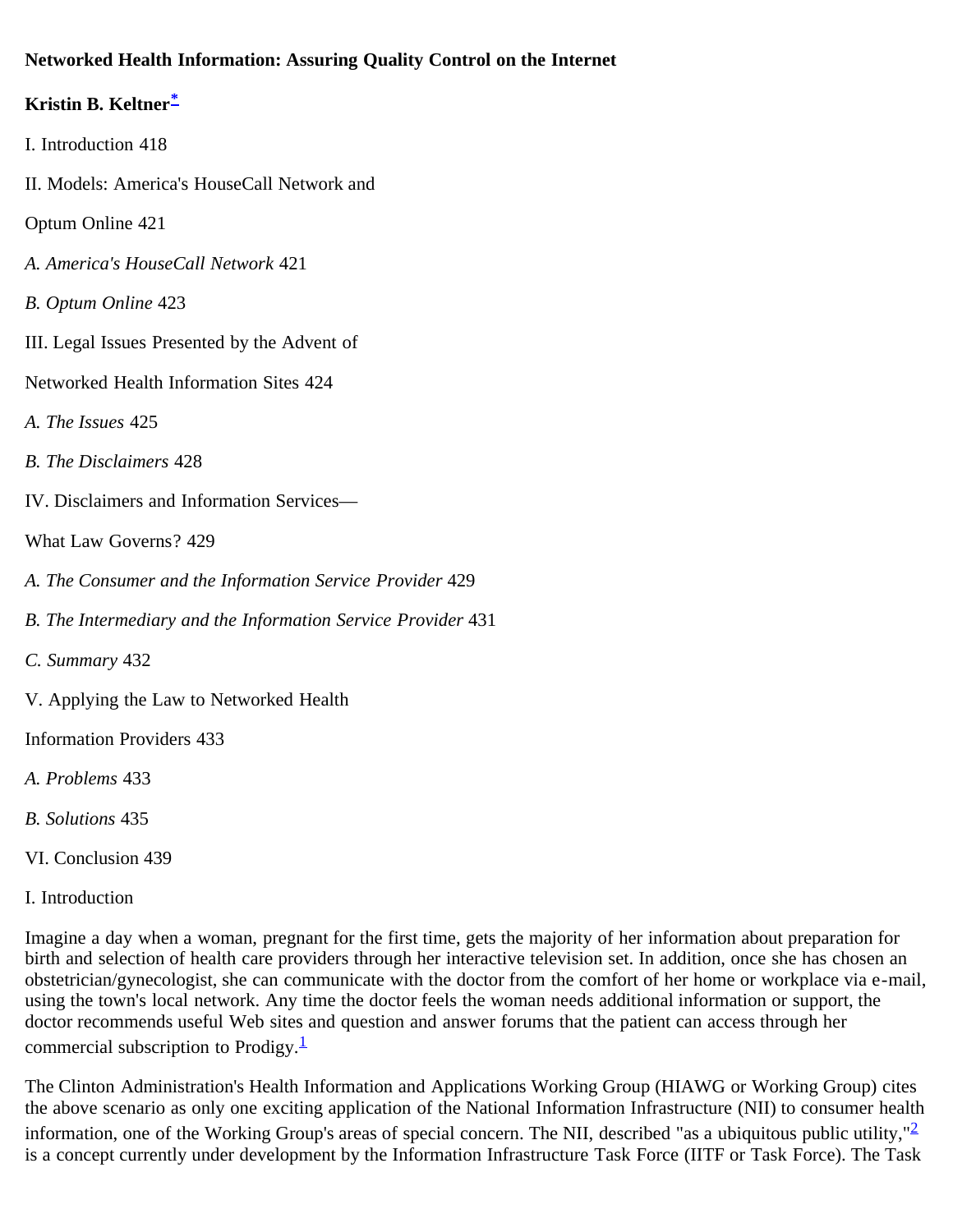Force was established by the Clinton Administration in 1993 and is responsible for proposing and developing the policies and initiatives needed to make the NII, and every American's access to it, a reality. $\frac{3}{2}$  $\frac{3}{2}$  $\frac{3}{2}$  In order to accomplish these goals, the IITF is subdivided into several committees. Each committee is broken down into working groups addressing distinct issues of this infrastructure development. $4$  One division of this task force is the HIAWG, mentioned above.

The Working Group is charged with analyzing the issues surrounding the development and implementation of readily accessible, free, accurate, and reliable consumer health information supplied to the public through various communications resources.<sup>[5](#page-10-1)</sup> These include text, video, television, telephone, computer software, and the medium dealt with exclusively in this Note—the Internet.<sup>[6](#page-10-2)</sup> The HIAWG is the only IITF working group dedicated solely to examining a category of information carried on the NII. $<sup>1</sup>$ </sup>

What makes health information so important that it warrants an entire administrative working group organized entirely around its use and dissemination? Consumer health information "is defined as any information that enables individuals to understand their health and make health-related decisions for themselves or their families."<sup>[8](#page-10-4)</sup> The HIAWG's working theory hinges on the notion that informed citizens and communities are the key to an improved health care system.<sup>[9](#page-10-5)</sup> The problem with our current system is simply that it costs too much.<sup>10</sup> Through unleashing the power of consumer health information, the HIAWG believes that health care costs can be brought under control, while improving the health of Americans in general.

This theory is based on six basic principles and requires consumer health information to be easily accessible, readily available, and tailored to individual needs and learning capacities. The six principles can be summarized as follows: (1) through meaningful education, people can be taught how to reduce risky behavior and embrace preventative behavior; (2) through timely and personalized education strategies, people can learn how to self-treat illnesses and injuries and recognize when it is appropriate to seek additional medical attention; (3) by providing consumers with comparative facts about health care plans and providers, plans and providers will be motivated to provide quality, efficient care; (4) consumer health information is most valuable when provided at each stage of a health care issue before, during, and especially after—to aid coping and decision-making skills; (5) community health information on topics such as the spread of AIDS or the impact of a hazardous waste spill, must be disseminated in a timely and universal fashion; and (6) consumer health information includes not only medical information, but information on social services, work safety programs, child care—anything that will improve mental, emotional, or physical health. $\frac{11}{11}$  $\frac{11}{11}$  $\frac{11}{11}$ 

In order to accomplish the above goals, the HIAWG expresses the government's reliance on entities already providing this information to the consumer in order to help develop the NII as the conduit for this valuable subject matter. These entities include libraries, nonprofit organizations, broadcast and print media, employers, and government agencies.  $\frac{12}{1}$  $\frac{12}{1}$  $\frac{12}{1}$ The HIAWG also cites private health care entities, such as managed care organizations, as another major source of support for making consumer health information available to all through the NII. Such entities have a vested economic interest in a more informed and, as the HIAWG would argue, a more healthy population. $\frac{13}{2}$  $\frac{13}{2}$  $\frac{13}{2}$ 

One medium that managed care organizations and privately owned and operated health information providers have used to distribute consumer health information is the Internet, specifically the World Wide Web. $14$  This "networked" health information $\frac{15}{15}$  holds the most promise to provide what the HIAWG considers to be the best form of consumer health information—the interactive kind. By this, the Working Group means consumer access to people, specifically medical or social service experts, who will act as intermediaries for the consumer, personalizing information to that consumer's specific needs and comprehension level, and developing an ongoing relationship with the individual in order to quickly facilitate information needs as they arise.<sup>[16](#page-10-12)</sup>

One recognized problem with using the Internet to help accomplish the HIAWG's lofty goals, however, is the issue of information validity and integrity, unique to the Internet, and central to consumer health information. Currently, there is no principled means of ensuring the accuracy of information posted on the Internet by networked health information providers.<sup>17</sup> For example, it is possible that some of the information meant for consumer use is false, misleading,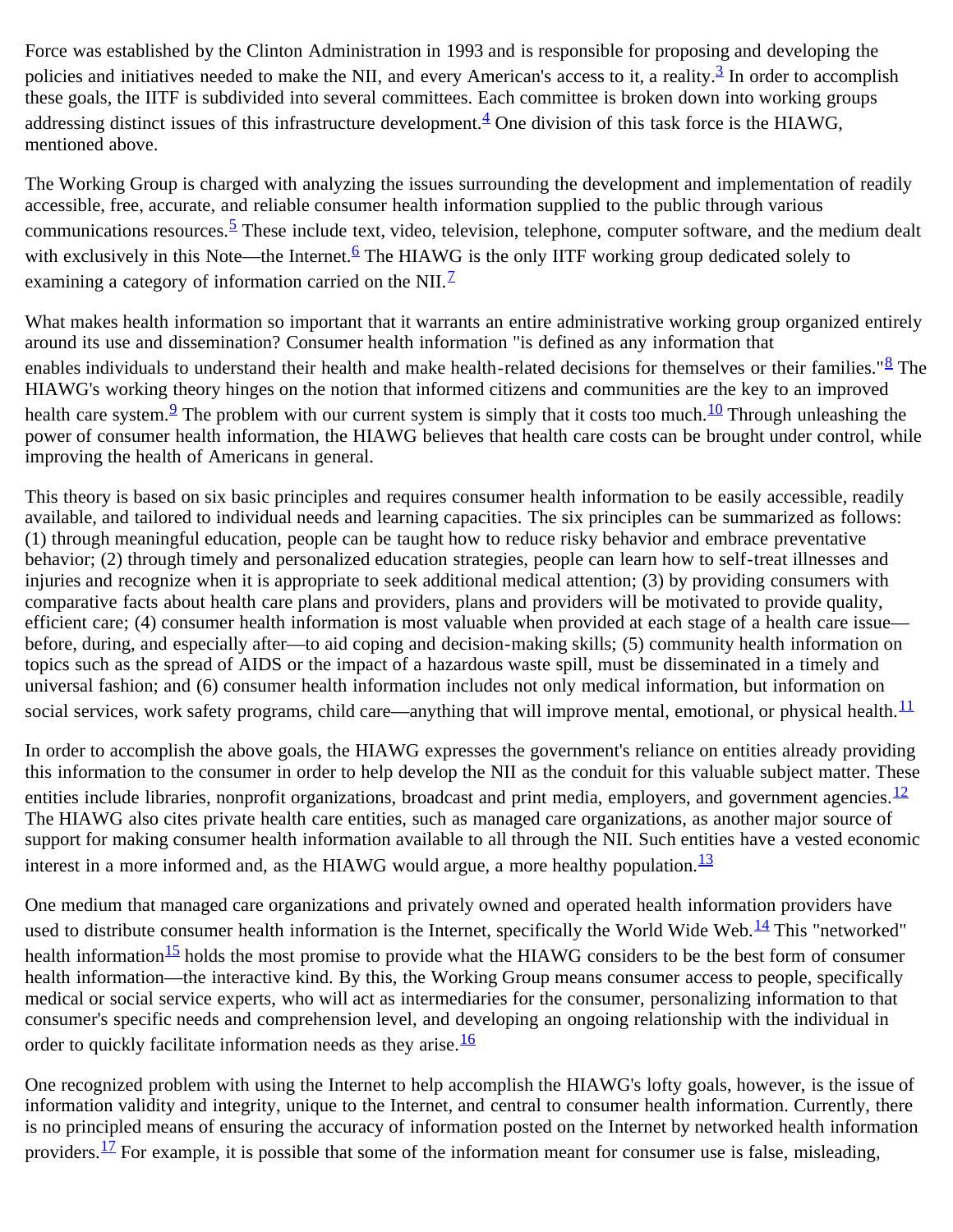corrupted by an outside source, or otherwise harmful to the persons reading it for application to their own health care situation. The current state of the law offers little protection to the consumer and little incentive to the information provider to produce reliable information.

This Note addresses the issue of information quality control in the growing field of networked health information provided to the public by private health care organizations. Specifically, it examines ways to enhance healthinformation accuracy and integrity through federal legislation, which would modify current common law approaches to this issue.

Part II explores two for-profit Web sites that provide networked health information services to the general population in a way that seems to particularly match the vision of the HIAWG. Part III outlines the legal issues engendered by this new means of educating consumers and how networked health information providers are dealing with them, at least in part, through the use of broad disclaimers. Part IV analyzes the law currently applicable to networked health information providers in terms of liability for inaccuracies. Part V applies the law laid out in Part IV to networked health information providers, discusses the problems inherent in this regime, and then suggests the possibility for a federal law specifically governing Internet health information issues.

## II. Models: America's HouseCall Network and

# Optum Online

# *A. America*'*s HouseCall Network*

In May 1996, Orbis Broadcast Group, the biggest producer of health-related television- and video-based education programs for consumer and health professionals, launched America's HouseCall Network (AHCN).<sup>[18](#page-10-14)</sup> Touted as one of the most comprehensive Web sites devoted to consumer and professional health information, $19$  the site was conceived with an NII vision in mind: creation of a nationally coordinated health information system.  $\frac{20}{20}$  $\frac{20}{20}$  $\frac{20}{20}$ 

Although it offers its information at no cost to the public, AHCN was undertaken as a profit-making venture. AHCN markets itself as an established source of networked health information that any health organization may join without developing and maintaining its own Web site and information databases. These organizations, such as pharmaceutical companies, health maintenance organizations (HMOs), and continuing medical education (CME) programmers sponsor AHCN in the amount of approximately \$50,000 each.<sup>21</sup> In return, these sponsors receive an opportunity to advertise their own Web sites, which may offer marketing and other information to the public but not the comprehensive health information offered by AHCN. Consumer direct access to these sites is available through hyperlinks<sup>[22](#page-11-1)</sup> posted at the AHCN Web site. In addition, the sponsors can advertise AHCN to their consumers as a free information resource, buying good will with the public, while hopefully increasing their consumers' overall health and well-being. AHCN is one of the first private organizations to use the Internet to capitalize on consumer health information—the commodity the HIAWG sees as key to providing cost-efficient health care.

In order to produce the health information provided on their Web site, AHCN won the support of the American Academy of Family Physicians (AAFP), the National Health Council (NHC), and U.S. Pharmacopeia (USP).  $\frac{23}{2}$  $\frac{23}{2}$  $\frac{23}{2}$ Previously, all three organizations worked independently to disseminate health information to the public through various media. Through AHCN, they have teamed up to provide their shared knowledge and research in one easily accessible location. $\frac{24}{1}$  In theory, the health information provided on AHCN has its origin in one of the three abovenamed organizations or in AHCN's own vast medical database supplied by its parent, Orbis.

AHCN reports that it receives approximately 50,000 hits<sup>25</sup> a day from consumers seeking health information; the most popular categories of information sought by consumers include nutrition, wellness, and prevention.<sup>26</sup> The interest in these categories and the volume of hits indicate that AHCN may be successful in the HIAWG's mission to reach the American public with information that, if understood and effectively followed, could improve individual and community health.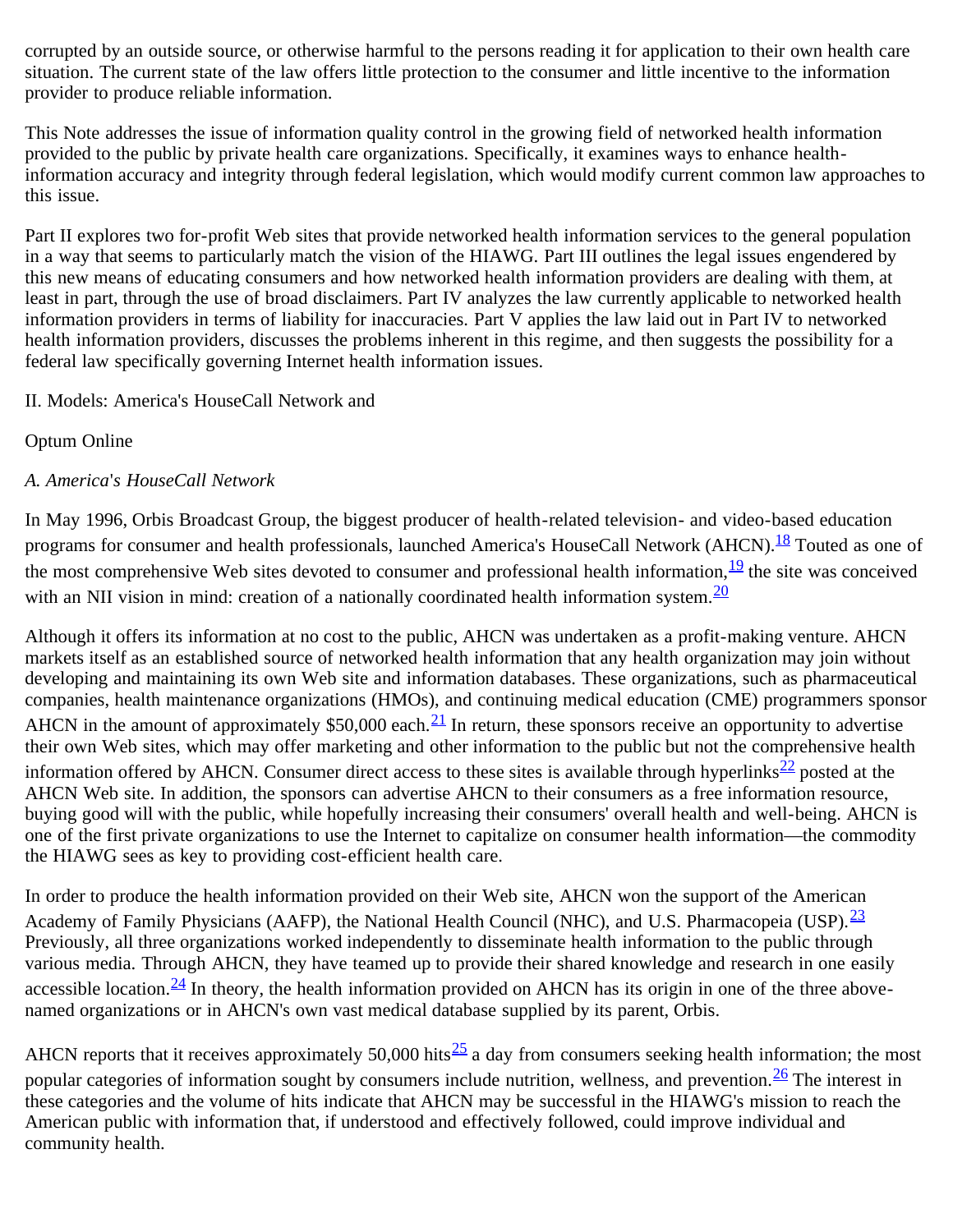### *B. Optum Online*

The first HMO to buy into AHCN's idea of a prepackaged health information Web site was United Health Care Corporation, a Minnesota-based HMO. For its initial investment of \$250,000, United Health Care received recognition on the first page of an AHCN information forum it sponsored and also received a direct link to its own Internet Web site, Optum Online.<sup>27</sup> Optum is United Health Care's health and human risk management company; the Web site is an extension of its NurseLine program, a twenty-four-hour telephone hotline manned by registered nurses. Optum markets the NurseLine program to employers as a means of reducing the number of employee emergency room visits, hospitalizations, tests, etc. $\frac{28}{3}$  $\frac{28}{3}$  $\frac{28}{3}$ 

The first of its kind, Optum Online allows consumers to e-mail questions for a credit card fee of twenty-eight dollars per inquiry to registered nurses or masters-level counselors; for only fifty-two dollars, a user may receive a holistic, team approach to the question where both a nurse and a counselor respond. The questions, which may deal with physical, mental, or emotional concerns, are answered within forty-eight to seventy-two hours and are posted for the consumer's private viewing at a confidential Web site. $^{29}$  In its publicity material, Optum Online makes it clear that it hopes, through its nurse and counselor on-line services, to develop a continuing relationship with users. The user's first confidential Web site, the material suggests, where their initial question is answered, should become the user's "personal health or personal issues page" where all future issues and questions will be addressed.<sup>30</sup> Although the answers are constructed from 350 physician-developed protocols,  $\frac{31}{2}$  the answer to the question promises to be individualized to the consumer's personal situation and to also include recommendations, resources, and references.<sup>32</sup> In so doing, Optum Online achieves the HIAWG's ideal in consumer health information services—interactive, specifically tailored responses to individualized questions with the

Optum Online appears to serve at least two purposes. First, it is a marketing ploy to advertise its NurseLine and other program services to employers, as shown by the site's promotional information hyperlinks and information request mechanisms.<sup>33</sup> Second, and probably of less importance than marketing purposes, Optum Online hopes to profit from the consumers who are willing to pay a fee for help from the virtual nurses and counselors.

opportunity for an on-going relationship with an intermediary who knows and understands the consumer's needs.

### III. Legal Issues Presented by the Advent of Networked Health Information Sites

The legal questions facing networked health information providers like those described above are legion because these organizations are providing very sensitive material using a relatively new medium. Health information and health care services can potentially cause significant damage to a consumer if misused, misapplied, or misunderstood. Accordingly, the government has traditionally been especially protective of consumers in these areas. No cases have been litigated to determine the degree of responsibility of the Internet provider to ensure the health information it posts or the advice it gives is accurate or protected from technical or human corruption. Because the Internet as a medium itself is unique, it may be difficult to apply law dealing with more traditional media, making outcome predictions mostly guesswork. Additionally, these providers propose to offer a service of national importance and impact while making a profit. Perhaps both factors increase their responsibility to the consumer in ways that other Internet providers do not face. The following is a brief survey of potential issues affecting networked health information providers like AHCN and Optum Online.

### *A. The Issues*

Any person who practices medicine must be licensed to do so to safeguard the public from those who are unworthy or unqualified. Under our current legal scheme, regulation of this nature belongs to the states;  $\frac{34}{10}$  $\frac{34}{10}$  $\frac{34}{10}$  the states determine who is licensed to practice, what they practice, and where they may practice. $\frac{35}{2}$  The licensing model does not work for the Internet because of its global nature.  $\frac{36}{10}$  $\frac{36}{10}$  $\frac{36}{10}$  An inquiry to Optum Online, for example, could come from a person in Rhode Island, Alaska, or Indonesia. Do the nurses and counselors who provide interactive information via the Internet need to be licensed in every state in the Union in order to provide responses to consumer inquiries which could originate from any state in the Union? How else can our nation protect its people from the on-line healer who may have no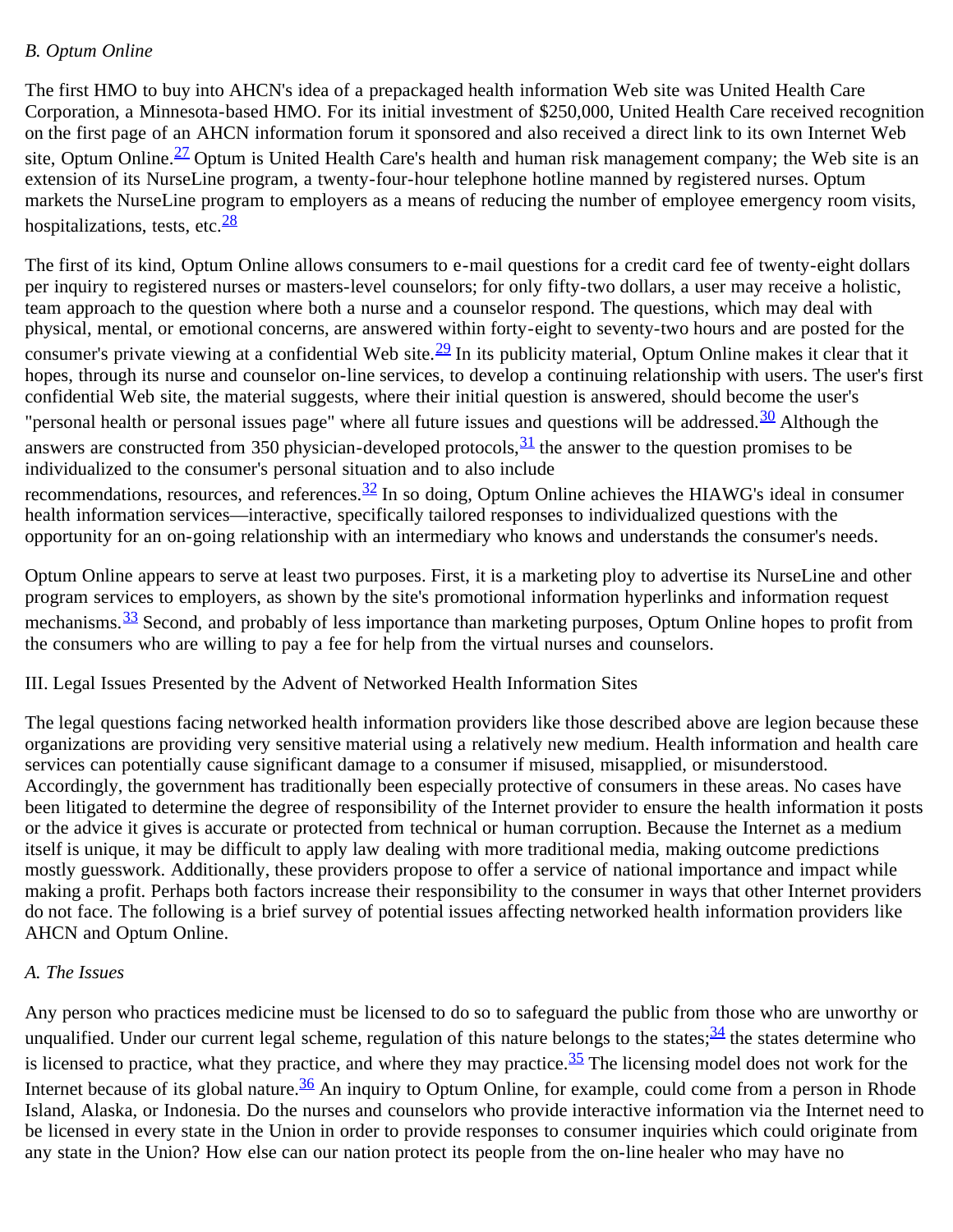qualifications or a less than stellar performance record? If the licensing model is still a good one, how can it be adapted to a national, or even global, setting?

The provider of health information or other health services is responsible should some harm befall the consumer because of negligent information or treatment.  $\frac{37}{12}$  As with licensing, states currently govern the application of consumer protection legislation, medical malpractice, and other tort liability theories available to those who have been harmed.  $\frac{38}{3}$  $\frac{38}{3}$  $\frac{38}{3}$ How can these laws and theories be applied on a national scale when a person in Arkansas is injured because of information posted on a Web site maintained by a company in New York and whose content originated with an organization based in Florida? Whose law should be used to determine liability and the standard of care?

It is possible for information disseminated over the Internet to become garbled as the data travels the black expanse of space or wire. It is also possible for a vital server to go down, making it impossible for information to be provided in the timely manner it was promised. What happens when a computer glitch causes a person to do harm to themselves either by following an erroneous message or by waiting for a response that does not come in time? And who should be held responsible? Should the person in charge of technical support be held liable if he or she fails to find the problem before it starts to wreak havoc on the Web site? Or should the organization that pays for the Web site be held liable if it fails to instruct its users of the possible technical problems that can occur with the system, or fails to take adequate precautions to make sure the technology is reliable in the first place? What happens if the breakdown simply was unpreventable; but, somebody still gets hurt? And where did the breakdown actually occur? $39$  What technical safeguards can be implemented to prevent these breakdowns and who should be responsible for developing them? Should certain sites be required to carry these safeguards or at the very least should they carry warnings that some Internet information cannot be trusted for technical reasons?

Not only do those who provide networked health information need to be concerned about the technical problems associated with the Internet, they also need to be aware of problems created by other humans. For example, it is certainly possible that deviants might think it fun to break into a Web site's database and add their own interpretation of the symptoms for sickle cell anemia or explain their own experience with certain drug interactions. In the world of medicine, reputation of the author who published the article often says more about the quality of information included than the article itself. Wrongful source attribution may increase the perception of credibility, but certainly will not increase the accuracy.  $\frac{40}{2}$  How do we protect Internet information integrity from those who would maliciously corrupt or abuse consumer health information?

Currently, the best way to secure information over the Internet is through encryption programs. $\frac{41}{10}$  $\frac{41}{10}$  $\frac{41}{10}$  Optum Online, for example, uses an encryption program in tandem with a password-accessed personal Web site to protect the e-mailed questions and responses between the consumer and nurse and/or counselor; yet it acknowledges that it cannot guarantee, even with these precautions, that the information will be kept confidential. $\frac{42}{1}$  Whose fault should it be when confidential information is accidentally released or even lost? How can we prosecute those who would invade private files or break into encrypted records?

AHCN and Optum Online both direct users to other Web sites for more information. Both organizations, however, state that they are not responsible for the information contained at those Web sites.  $\frac{43}{12}$  Basically, it's the same as a doctor providing informational pamphlets in her waiting room, but hanging a sign next to them stating that she herself has never read the pamphlets, knows nothing about their content, and advises the patient to read them at his own risk. Can one networked health information provider be held liable for promoting another that turns out to contain false or damaging information? Is it realistic to insist Web sites monitor the content of the hyperlinks they promote?

# *B. The Disclaimers*

One way AHCN and Optum Online have sought to protect themselves from potential liability resulting from some of the above issues is to publish broad disclaimers about the information and services they provide. For example, AHCN's disclaimer declares that information provided by the site is not intended as a substitute for consultation with health care providers and that AHCN offers no warranty for the information provided. The disclaimer also limits damages to the fees paid by the user for the information or service in question.  $\frac{44}{3}$  Optum Online's disclaimer also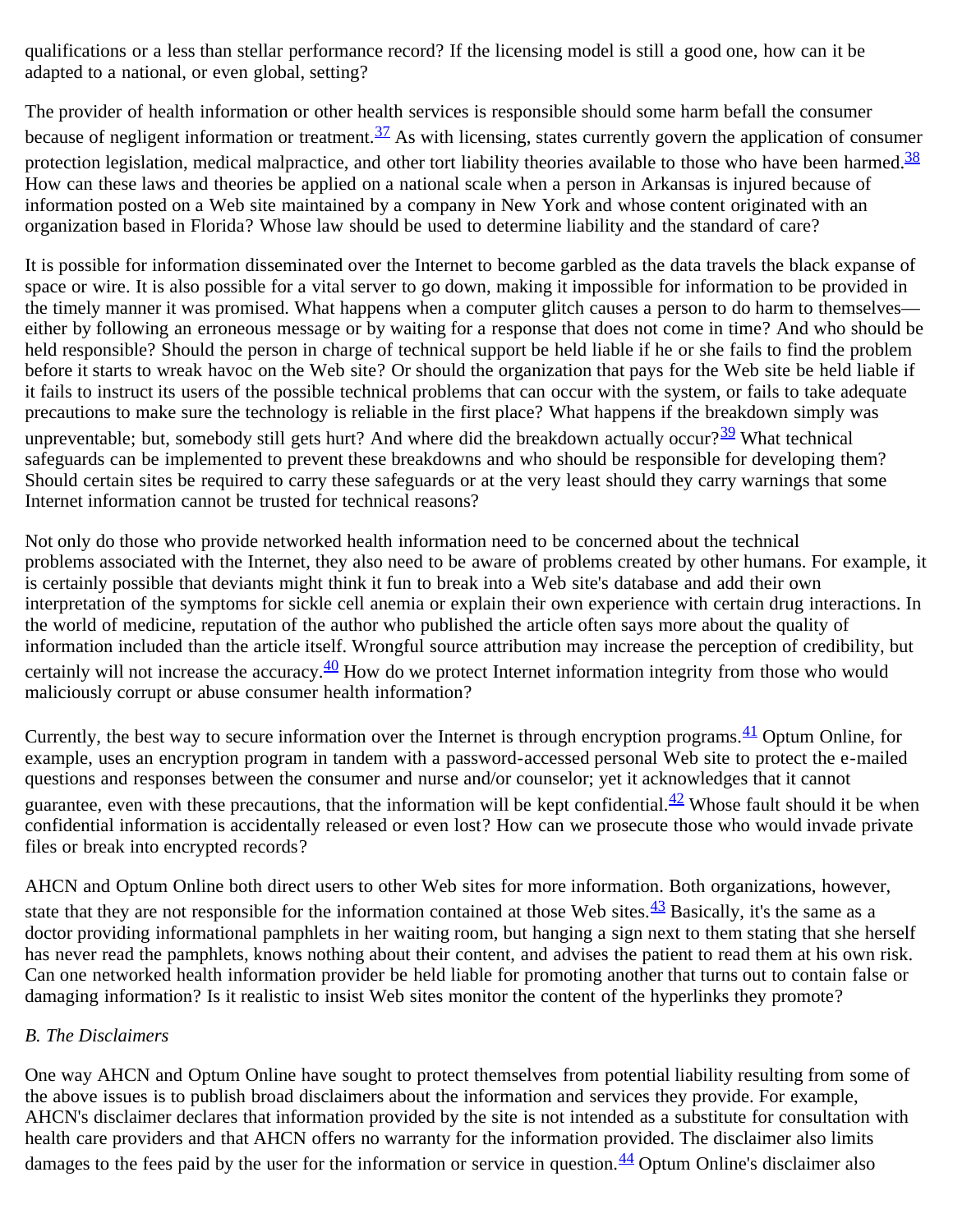makes it clear that the service should not be used as a substitute for visits to one's physician, and it denies any liability for damages resulting from the use of the information provided by its service. $\frac{45}{5}$  Both networked health information providers have attempted to exonerate themselves from the responsibility of policing the accuracy and integrity of the information and services they provide. The remainder of this Note explores whether networked health information providers can use such broad disclaimers to protect themselves from all liability, whether they should be allowed to do this, and how this issue of quality control should be handled.

IV. Disclaimers and Information Services—

What Law Governs?

The first question to consider when examining the effectiveness of the disclaimers described above is what law governs this kind of transaction. This question must be viewed in the context of the relationship between the parties involved. In the cases of AHCN and Optum Online, several parties participate in these Web sites, each with various rights and policy arguments. This Part only addresses two relationships and two issues inherent in the activities of the networked health information provider. First, this Part addresses the relationship between the consumer and the information provider regarding the quality of the information exchanged. This is followed by a discussion of the relationship between the the dissemination intermediary, the information provider, and the consumer, regarding the accuracy of the information transfer.

# *A. The Consumer and the Information Service Provider*

The first relationship to explore is that between the consumer and the information service provider. The natural place to look for guidance is in the Uniform Commercial Code (UCC) because various aspects of this relationship look like a commercial transaction—that is, the exchange of money for information on health care issues. Moreover, Article 2, which deals specifically with sales contracts for goods,  $\frac{46}{3}$  also contains rules for the use of disclaimers for stated and implied warranties.<sup>47</sup> Finally, the UCC has been adopted with some modifications in every U.S. jurisdiction and is used as a national model for statutes governing commercial transactions.  $\frac{48}{3}$  $\frac{48}{3}$  $\frac{48}{3}$ 

One major limitation of Article 2, however, is that it only deals with transactions where tangible items are bought and sold. Services, like information provision or medical advice, are dealt with only as they apply to the goods being transacted; an exchange of goods must dominate the transaction in order for it to fall under UCC purview.  $\frac{49}{1}$  $\frac{49}{1}$  $\frac{49}{1}$ Networked health information providers like AHCN and Optum Online are exclusively in the business of information exchange and whatever relationship they have with consumers can only be described as service contracts.  $\frac{50}{2}$  Therefore, the UCC does not apply, and the analysis continues with an exploration of common law, which, unlike the nationally accepted UCC, may vary drastically from state to state.

Theories of common law contract and negligence govern service contracts. Absent in these theories are the concepts of implied merchantability and other warranties present in UCC Article 2 transactions.<sup>51</sup> The standard to which service providers are held varies between services and jurisdictions. According to the *Restatement (Second) of Torts*: "[O]ne who undertakes to render services in the practice of a profession or trade is required to exercise the skill and knowledge normally possessed by members of that profession or trade  $\ldots$ ."<sup>52</sup> This standard translates into the reasonable care standard used in negligence theories—it is not equal to strict liability.<sup>53</sup> Like the UCC, however, the providers of services like networked health information are permitted to further reduce their responsibility to the consumer by issuing disclaimers and remedy limitations.  $\frac{54}{3}$  $\frac{54}{3}$  $\frac{54}{3}$  Part of this power includes the ability to disclaim the duty of reasonable care.<sup>[55](#page-14-4)</sup>

This description of the law applies to service contracts where an intangible such as health care information is exchanged for valuable consideration. Application of this law is appropriate for examining a service like Optum Online, where consumers pay for nurses and counselors to answer their questions. However, what law should apply to organizations like AHCN when it comes to information accuracy, where consumers access the health information freely on the Web and no consideration is exchanged? An information service provider like AHCN, which uses other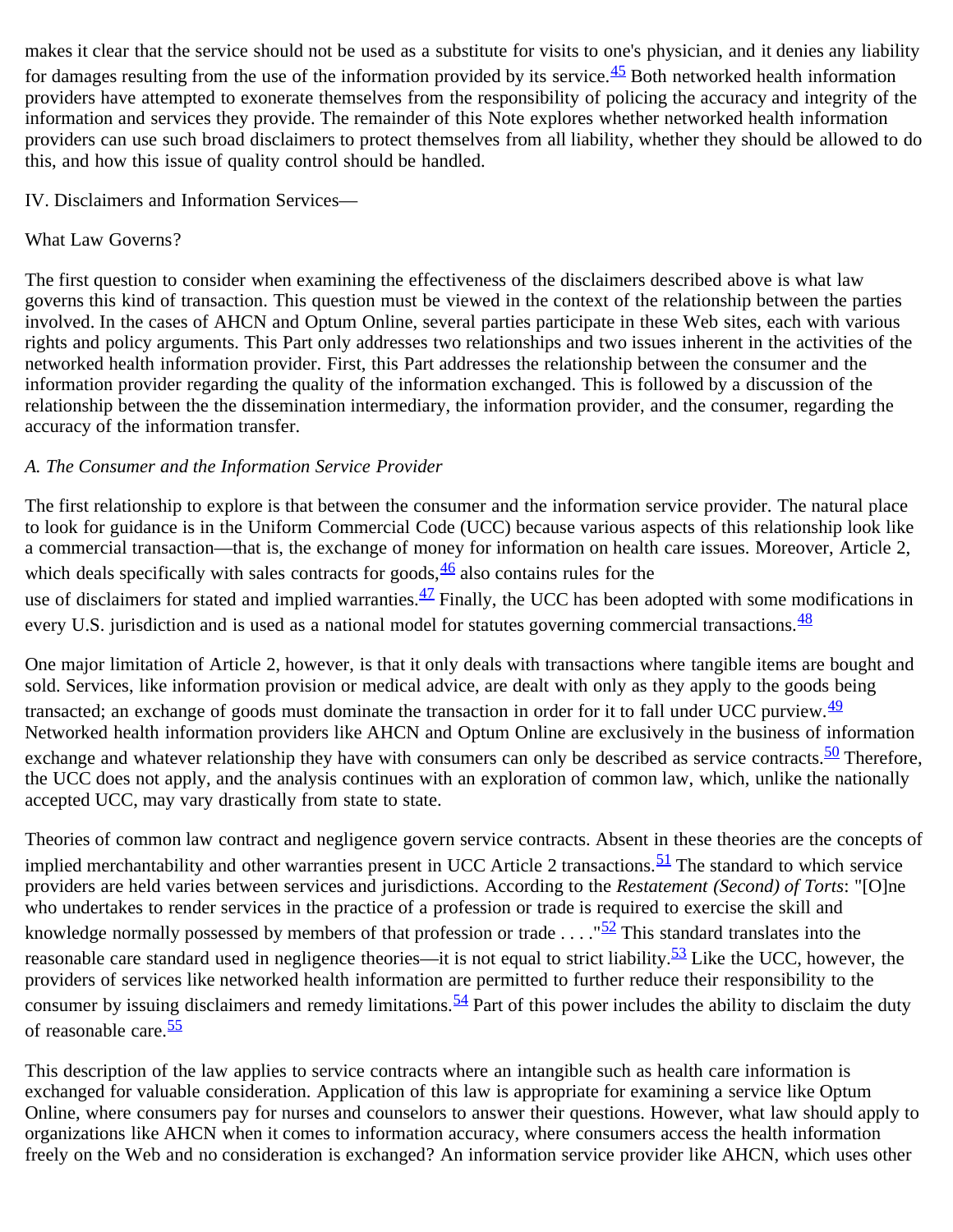organizations' materials to create its databases, can be compared with a publisher of traditional written materials books. In *Winter v. G. P. Putnam's Sons*, [56](#page-14-5) two mushroom enthusiasts required liver transplants after collecting and eating poisonous wild mushrooms. They had relied on a book published by Putnam entitled *Encyclopedia of Wild Mushrooms* in choosing to eat the fungus that caused this severe harm.<sup>57</sup> The Ninth Circuit refused to hold the publisher liable for the enthusiasts' poisonings. In so holding, the court found that a publisher has no duty to investigate the accuracy of the information it publishes and that this publisher had given no assurances to the buyer as to the integrity of the information.<sup>58</sup> Only if the publisher had somehow been negligent or offered intentionally misleading information could it be held liable. The Court summarized the policy reasons for this decision stating, "We accept the risk that words and ideas have wings we cannot clip and which carry them we know not where. The threat of liability without fault . . . could seriously inhibit those who wish to share thoughts and theories." $\frac{59}{2}$  Accordingly, AHCN would be held to a negligence standard similar to that of a health information provider like Optum Online, except there is no duty to inquire as to the accuracy or truthfulness of the information provided in order to pass the reasonable care standard.

## *B. The Intermediary and the Information Service Provider*

The second relationship to be considered in service contracts is that between the information provider and the intermediary used to disseminate the information to the consumer. Here, the information provider is the organization like AHCN or Optum Online. The intermediary is the outside organization hired to maintain technical support of the Web site. The law offers several conflicting models in answer to the question of responsibility for transmission errors. The majority common law approach holds that when an error occurs in transmission, the party responsible for choosing the intermediary (AHCN or Optum Online) bears the liability, except when the receiving party (consumer) should have known the received message was flawed.<sup>[60](#page-14-9)</sup> Those supporting a minority position, however, believe that the sending party (AHCN or Optum Online) is not responsible for errors by the independent contractor intermediary.  $\frac{61}{2}$  Another way to characterize the intermediary is as a common carrier, responsible only for keeping the service available. If the intermediary assigned to disseminate the consumer health information could be classified as a common carrier, it is again absolved from any liability for the quality of the information delivered.<sup>62</sup> In most cases, the sender (AHCN or Optum Online) apparently bears the ultimate responsibility for any transmission errors as between the consumer, sender, and intermediary, unless the problem was so obvious that the consumer should have known better. Based on the discussion above, however, the sender

(AHCN or Optum Online) and the intermediary are party to a service contract as between themselves, so any loss the sender has incurred could be passed back to the intermediary if the intermediary was negligent in performing its professional duties (as long as the intermediary does not qualify as a common carrier).

### *C. Summary*

Networked health information providers engage in contracts for services and not goods and thus are not subject to the well-worn and relatively uniformly applied laws of the UCC. Therefore, these providers are governed by common law, which includes no implicit warranties in these contracts and allows for further disclaimers and remedy limitations. These contractors are held to a reasonable care negligence standard rather than strict liability. The standard is the same for both true service contracts and those publishers providing networked health information at no cost to the general population. However, the networked health information providers are probably responsible for transmission errors attributed to the intermediary information disseminator—unless the error is so obvious that the consumer should have known the information was flawed, or if the intermediary was negligent in performing its contract with the provider.

The law appears to be highly protective of the networked health information provider and leaves the consumer with little protection or recourse. The following Part explores the reasoning behind the above conclusion.

V. Applying the Law to Networked Health Information Providers

# *A. Problems*

If the goal is to ensure the accuracy and integrity of consumer health information with an eye on increasing the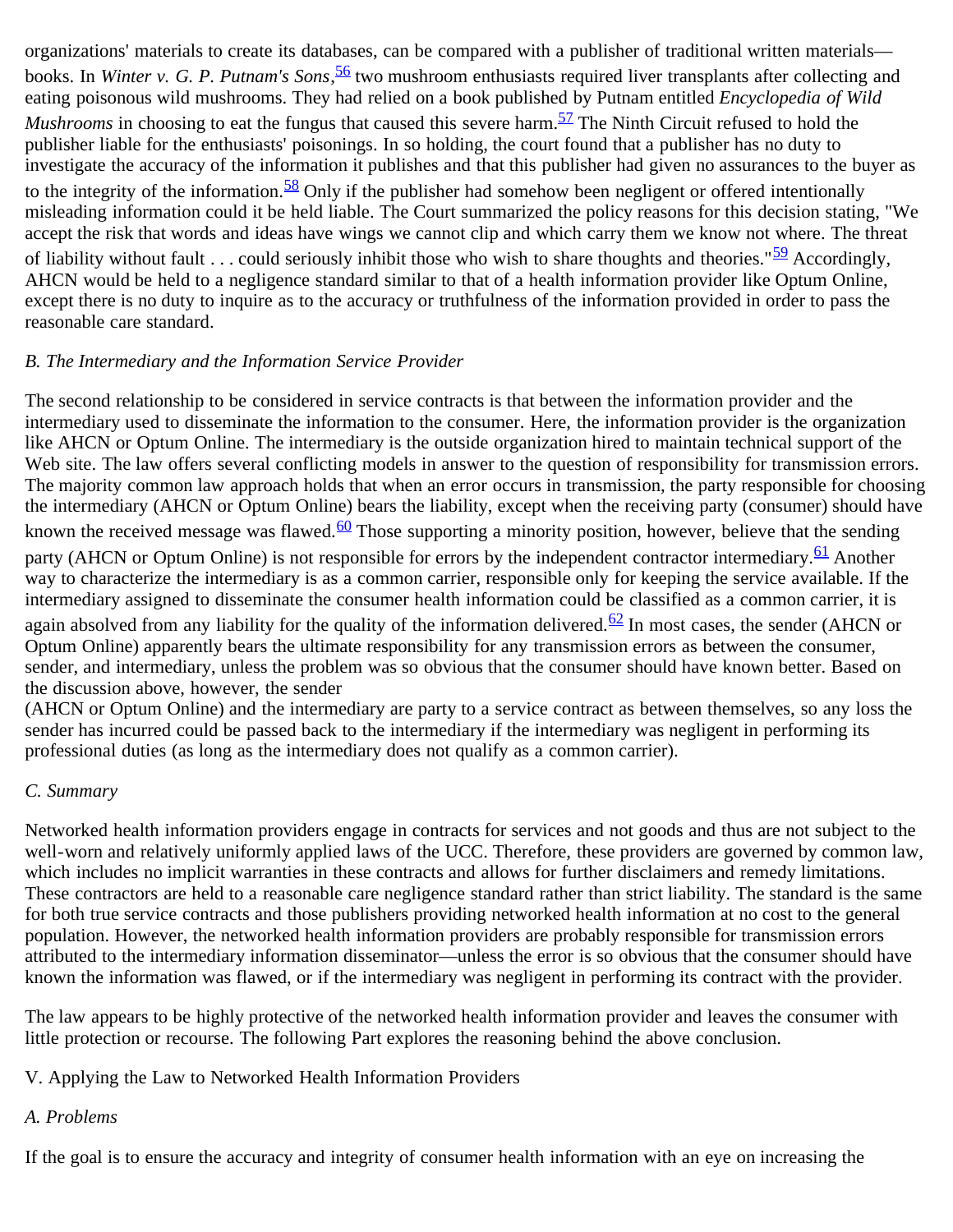availability of this information to the public,  $\frac{63}{2}$  $\frac{63}{2}$  $\frac{63}{2}$  the current state of the law seems problematic and unsatisfactory when applied to networked health information providers. First, the Internet is a global phenomenon.<sup>64</sup> Attempting to apply a negligence standard based on common law that varies from state to state creates a number of impediments to bringing lawsuits and may also result in slowing network development. Second, public policy militates against the ability of networked health information providers to walk away from their responsibility of information accuracy and integrity by prefacing relationships with consumers with lengthy disclaimers.

The first problem for consumers when attempting to recover from some wrong caused by a health information provider's negligence is to determine what "reasonable care" means in their jurisdiction. Because of the global nature of the Internet, the information provider and the consumer may be based in two completely different geographic locations.<sup>65</sup> Each state will have its own common law negligence doctrines that may yield different outcomes. Negligence standards for health care professionals provide one example. Such standards are based on a community— not even a state-wide—standard of care.<sup>[66](#page-14-15)</sup> In addition, because these issues have not been litigated in this context, no jurisdiction has specifically articlated a standard of care for networked health information providers. Varying and undefined standards may result in forum shopping by the parties in an attempt to land in a jurisdiction more favorable to their desired outcome. Forum shopping is an expensive prospect that costs time and attorney's fees.

Lack of uniform standards as applied to networked health information may prohibit the average consumer from bringing suit against a negligent provider. Absorbing the additional costs associated with complex and drawn-out litigation may not be a problem for the corporate defendant information provider. This may not be the case for the plaintiff consumer, however. Due to expensive injuries, a consumer may desire a quick settlement. Additionally, the consumer may not be able to afford to pay an attorney to do the necessary research, or may not be able to afford to appear in another state for trial. Without the real threat of liability, a networked health information provider therefore has no legal incentive to ensure that the information it provides to consumers is accurate and responsible.

Similarly, lack of standardization may impair the growth of networked health information. If it becomes apparent that successful suits can be brought on negligence theories, information providers will have to ensure that their material and services meet the proper standards in all fifty states in order to be protected from suit. Rather than try to predict the outcome of service access in every state or community, some providers may choose not to enter the fray at all.  $\frac{67}{67}$  $\frac{67}{67}$  $\frac{67}{67}$ 

Besides being held to an unworkable and unpredictable negligence standard that will probably result in few lawsuits, networked health information providers further benefit by being able to preface any service delivery with detailed disclaimers absolving them from liability that may arise from injury caused by the information or services they provide. In so doing, the consumer is left without recourse should injury occur. Therefore, the networked health information service providers are hardly motivated to ensure the accuracy and integrity of the information they carry. AHCN and Optum Online, as profit-making ventures, may strive to provide quality services because the success of their business depends on their reputation for reliable information. However, that should not excuse them from responsibility to the consumer for the services provided, especially since AHCN and Optum Online profit from this undertaking. Otherwise, these organizations have the best of both worlds—a successful business with no chance of suit from the very people it serves. In light of the importance of networked health information to our national health care system and the degree of damage misinformation on health care issues can do to a consumer, public policy advocates certain restrictions on disclaimer usage.

### *B. Solutions*

One important principle to keep in mind is that, as a nation, not only do we want to be assured of quality networked health information, but we also want its increased dissemination over the Internet.<sup>[68](#page-14-17)</sup> Therefore, any solution should not be calculated to cripple the growth and development of networked health information. Some tort liability may be good, but overexposure can bankrupt an organization or prevent it from expanding into new fields. If the HIAWG concludes that the biggest advances in networked health information must be made by managed care organizations,  $\frac{69}{2}$  any changes in the existing system must be reasonable and manageable, both from a consumer and private industry perspective.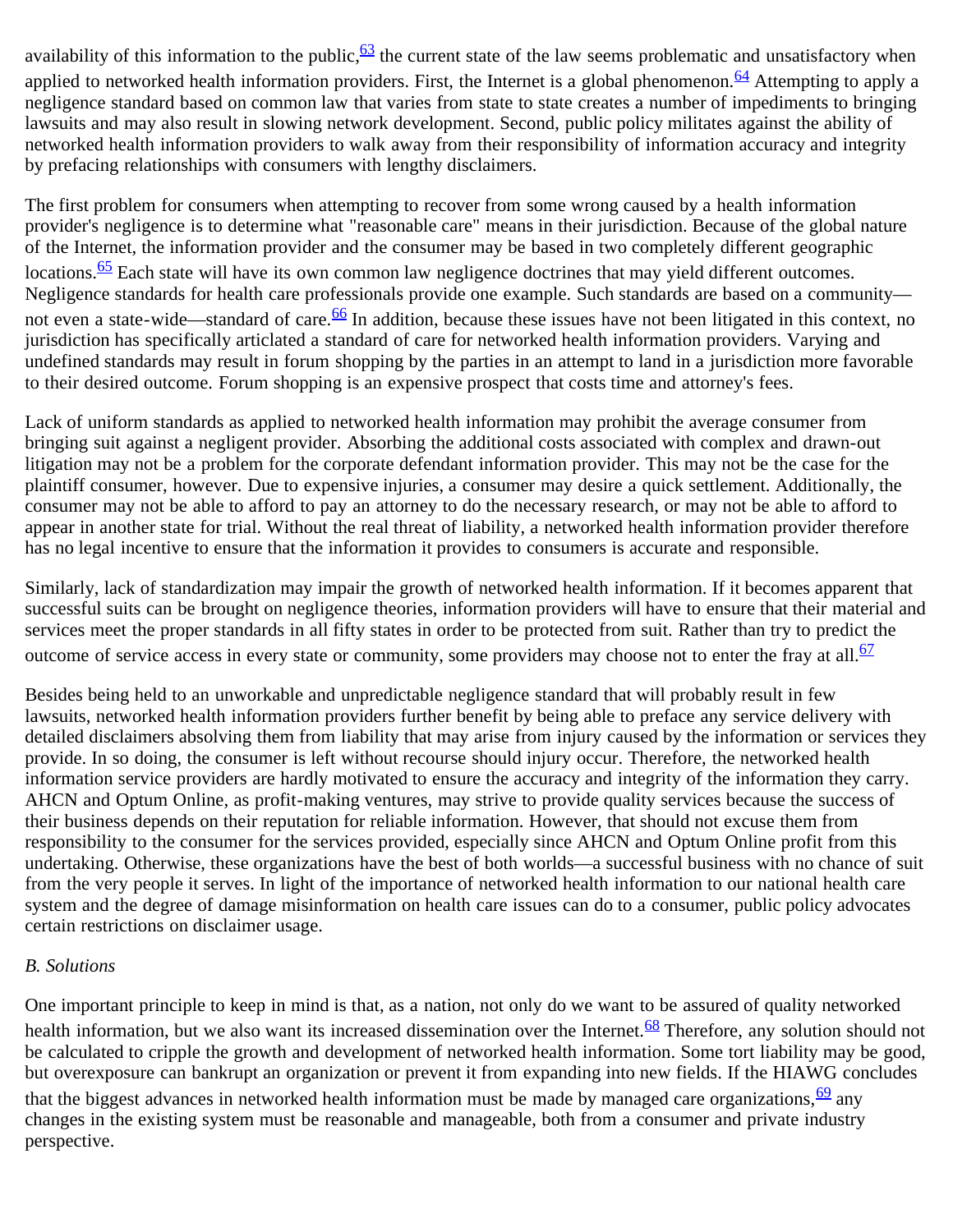A drafting committee for the UCC is discussing a revision of the Code to include implied warranties in information exchange.<sup>70</sup> The revision resembles the implied warranty of fitness for a particular purpose that exists in contracts for sale of tangible goods. $\frac{71}{1}$  The purpose of this revision of the UCC is to take the governance of information and services out of the common law and to codify it on the national level.<sup>72</sup> Using the UCC as the mechanism is one way to nationalize the law governing consumer health information and eliminate the barriers both to consumer suits and information services development.

Following the UCC model, limitations could also be placed on disclaimers which are not in the public interest. The UCC allows organizations to disclaim, in part or in whole, any express or implied warranties for the material they present for sale or consumption.<sup>73</sup> However, disclaimers similar to those used by AHCN and Optum Online are subject to limitations that protect consumer rights.<sup>[74](#page-15-3)</sup> For example, a disclaimer may be void if the consumer did not receive notice of the disclaimer, such as when the consumer was not informed of the disclaimer at the time of purchase $\frac{75}{10}$  or when the disclaimer was visible but illegible.<sup>76</sup> A disclaimer may be void if it violates the duty of good faith—the overarching principle the UCC requires in every transaction.<sup>[77](#page-15-6)</sup> It may also be void for specific reasons: for example, if the particular disclaimer did not deal with the harm for which damages are sought $\frac{78}{10}$  or if the party making the disclaimer was not the seller of the product.<sup>[79](#page-15-8)</sup> A disclaimer may also be invalid if it violates public policy.<sup>80</sup> Because of the strong public policy reasons for protecting consumers from inaccurate and potentially harmful information, organizations should not be able to disclaim their warranty responsibilities and must still be held to an appropriate standard of care.

Instead of UCC revisions or public policy limitations on disclaimers, a better way to address these problems is through national legislation such as a "Networked Health Information Act"—dealing specifically with the unique issues surrounding networked health information. Proposed section 2B-404 of the UCC $^{81}$  is a positive step toward sorting out the complex relationship between information providers, consumers, and third parties. However, it deals only with those organizations offering services that are bought and sold; it does not cover organizations offering information free of charge—at least to the public. $82$  It also covers all information providers (not just those who disseminate networked health information), and thus does not offer solid protection to consumers. It seems somewhat counterintuitive to set up a whole structure for governing networked health information which necessarily would include disclaimers, only to tear it down by calling those disclaimers void for public policy reasons.

The "Networked Health Information Act" should clarify the UCC's standard of reasonable care and workmanlike effort $\frac{83}{2}$  expected from networked health information providers, both in terms of those providing their own information or services to the public and those who create databases of others' material. Unlike the policy promoted by the common law, and under the revised UCC $^{84}$  networked health information providers should be responsible for all information appearing at their Web sites, regardless of whether they produced it, in order to motivate providers to disseminate quality information. When providers publish the work of others, they should have a duty to inquire into the reliability and accuracy of the information.

In order to keep the regulation from being too burdensome, the standard should remain rooted in negligence theories of tort liability and not evolve into a strict liability standard. In addition, networked health information providers should not be responsible for the hyperlinks appearing on their Web sites. The personnel and other resources that would be expended in routinely checking the content at those other sites seem prohibitive, especially in light of the hope that all networked health information providers would be held to some standard of responsibility for their materials, thus making additional checking unnecessary. Also, the provider should be required to take information integrity precautions, such as mandatory encryption programs. If a provider complies with the encryption or other security measures called for, it should not be held liable for hacker activities that may corrupt data.

Disclaimers should still be allowed, but used more as an education tool for consumers, rather than as a way to eliminate consumer rights. For example, networked health information providers should not be able to disclaim responsibility for the accuracy of the information, but they should be able to explain—and therefore not be held liable for—some of its limitations. Specifically, disclaimers should note that information presented is in summary form and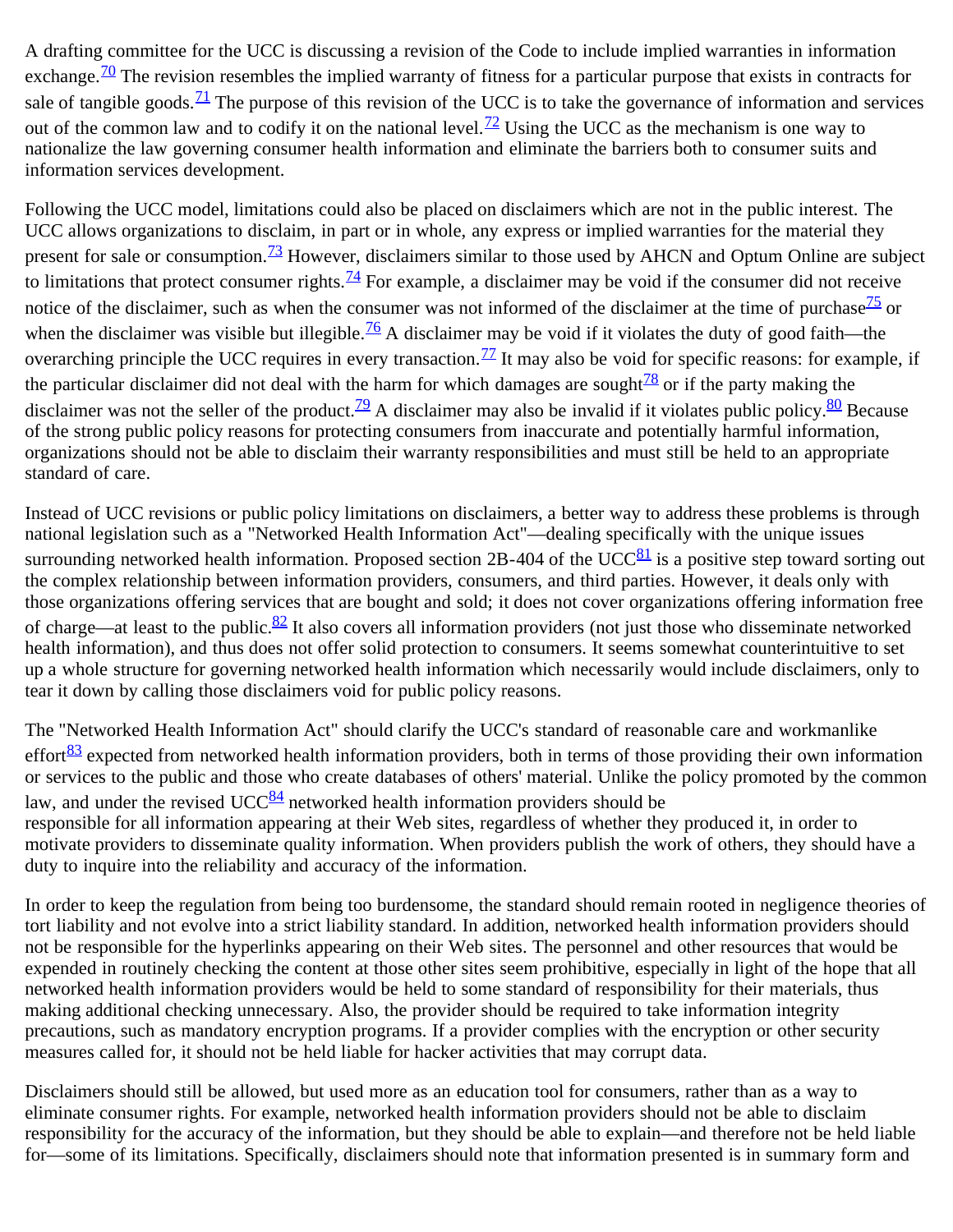not tailored to a user's specific individual needs;  $85$  that health information is constantly changing and that because the Web site is only updated periodically, it may not contain the most recent information on a particular topic; that responses to questions are crafted around the information provided by the consumer and that the provider cannot be responsible for facts it was not informed of;  $\frac{86}{5}$  $\frac{86}{5}$  $\frac{86}{5}$  that although it is responsible for the information provided at its Web site, it is not responsible for any information appearing at hyperlinks. The disclaimer should also make the consumer aware that the Web site is a commercial organization and, as such, it may not offer information on subjects it or its sponsors do not wish to promote. This kind of information access is a particularly sensitive topic for managed care organizations, who have a vested interest in preventing patients from insisting upon experimental treatments that are very expensive and have a minimal success rate. **[87](#page-16-0)** 

In order to protect the organization from possible liability due to transmission problems through the intermediary, the disclaimer should also explain the possibility of garbled communications and the consumer's responsibility to use her best judgment when information appears suspicious. Finally, the disclaimer should be prominently displayed on the organization's home page<sup>88</sup> and not buried in another page, to ensure the consumer understands her rights and her own responsibilities.

Other kinds of networked information providers, such as nonprofit organizations or government entities, may require different consideration because they provide networked health information not as a commercial venture but as a public service. Commercial networked information providers, however, should carry some liability for their services because they can bear the loss. In addition, they are in the best position to develop improved means of maintaining information integrity, including ways to thwart hackers who may alter the information provided on their Web sites.

The organization in the best position to draft this suggested legislation is already assembled and briefed on these issues —HIAWG. In addition, HIAWG, along with other IITF entities, already acknowledges that some uniform standards need to be developed in order to make the NII and its various applications a success. <sup>[89](#page-16-2)</sup>

## VI. Conclusion

Because networked health information is so important to meet the needs of the American public and to improve the cost effectiveness of the national health care system, its dissemination via the Internet cannot be compromised by inaccuracy and lack of integrity. As networked health information sites such as AHCN and Optum Online emerge with force into the national marketplace, consumer protection issues must be addressed. This Note has suggested approaching the issues of information integrity and tort liability through adopting a national law dealing specifically with liability for services providers. The result of such a law, developed under the UCC or by the HIAWG, should limit the effect of blanket liability disclaimers.

Equally important, however, is to educate the public about the Internet. If the goal of networked health information is to reach all Americans, especially the poor and underserved, then these individuals, previously isolated from and uneducated about the Internet, must learn the appropriate uses of information provided by this new medium. In the meantime, asking the networked consumer health information provider to take responsibility for the information it offers is possibly the only way to ensure quality control on the Internet.

<span id="page-9-0"></span>\* B.A. Valparaiso University, 1993; candidate for J.D., Indiana University School of Law—Bloomington, 1998.

<span id="page-9-1"></span> 1. Consumer Health Information Subgroup, Information Infrastructure Task Force, Consumer Health Information § 4.0 (Kevin Patrick & Shannah Koss Co-Chairs, 1995) (White Paper working draft) (visited Sept. 30, 1997)

<[http://nii.nist.gov/pubs/chi.html>](http://nii.nist.gov/pubs/chi.html) [hereinafter Consumer Health Working Draft].

<span id="page-9-2"></span> 2. Catherine M. Crawford, Ph.D. & HIAWG Work Group on Managed Care, Information Infrastructure Task Force, Managed Care and the NII: A Public/Private Perspective ii (1996) [hereinafter HIAWG White Paper].

<span id="page-9-3"></span>3*. See The Administration's Agenda for Action* § IV (visited Jan. 17, 1998)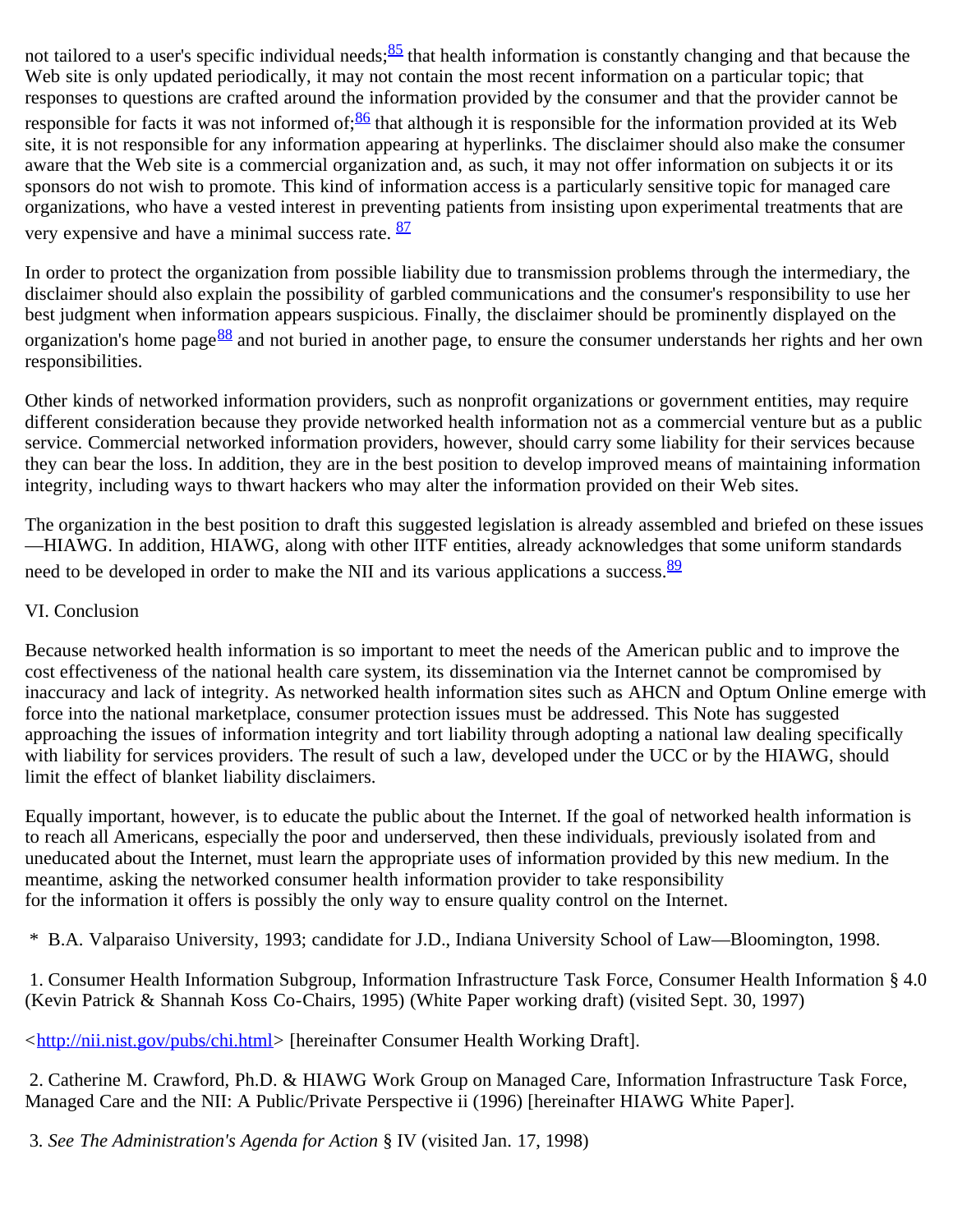<[http://sunsite.unc.edu/nii/NII-Agenda-for-Action.html>](http://sunsite.unc.edu/nii/NII-Agenda-for-Action.html). "Activities of the IITF include coordinating government efforts in NII applications, linking government applications to the private sector, resolving outstanding disputes, and implementing Administration policies." *Id.*

<span id="page-10-0"></span> 4. For an organizational chart and descriptions of committees and working groups, see *IITF Committees and Working Groups* (visited Oct. 4, 1997)

<[http://nii.nist.gov/committees.html>](http://nii.nist.gov/committees.html).

<span id="page-10-1"></span>5*. Id.*

<span id="page-10-2"></span>6*. See* Consumer Health Working Draft, *supra* note 1, §§ 3.0-3.6.

<span id="page-10-3"></span> 7. All told, there are seven working groups, the majority of which are involved with developing policy and technology, and addressing legal issues such as intellectual property rights. *See IITF Committees and Working Groups*, *supra* note 4.

<span id="page-10-4"></span> 8. Consumer Health Working Draft, *supra* note 1, § 1.1. The paper states that consumer health information includes such topics as "supporting individual and community-based health promotion and enhancement, self-care, shared (professional-patient) decision making, patient education and rehabilitation, using the health care system and selecting insurance or a provider, and peer-group support." *Id.*

<span id="page-10-5"></span>9*. Id.* § 1.2.

<span id="page-10-6"></span> 10. The health care expenditure is projected to rise to \$1.7 trillion by the year 2000, making health care over 18% of the gross domestic product. Sally T. Burner et al., *National Health Expenditures Projections Through 2030*, 14 Health Care Fin. Rev. 1, 14-15 (1992).

<span id="page-10-7"></span>11. Consumer Health Working Draft, *supra* note 1, §§ 1.2.1-1.2.6.

<span id="page-10-8"></span>12*. See generally id.* §§ 2.2-2.7.

<span id="page-10-9"></span>13*. See generally id.* § 2.1; HIAWG White Paper, *supra* note 2, at 28.

<span id="page-10-10"></span>14*. See, e.g.*, *HealthAnswers* (visited Jan. 15, 1998) <[http://www.healthanswers.com](http://www.healthanswers.com/)>; *United Healthcare* (visited Sept. 30, 1997) <[http://www.optumcare.com>](http://www.optumcare.com/); *The Healthy Back Store* (visited Sept. 30, 1997) <[http://www2.healthyback.com/hbs/default.qry>](http://www2.healthyback.com/hbs/default.qry).

<span id="page-10-11"></span>15. Consumer Health Working Draft, *supra* note 1, § 3.6.

<span id="page-10-12"></span>16*. See id.* § 4.0.

<span id="page-10-13"></span>17*. See id.* § 6.7; *see also* HIAWG White Paper, *supra* note 2, at 28-30.

<span id="page-10-14"></span>18*. Health Network for Consumers & Professionals is Launched, Providing Access for Millions to Health Information*, PR Newswire, May 21, 1996, *available in* WESTLAW, Prwire [hereinafter *Health Network Launched*]. In late 1997, America's HouseCall Network (AHCN) changed both its Web name and its Web address. AHCN is now known as HealthAnswers on the Web, and may be found at <[http://www.healthanswers.com](http://www.healthanswers.com/)>. Throughout this Note, reference to AHCN will encompass the information included in the HealthAnswers Web site.

<span id="page-10-15"></span> 19. AHCN links users with information on more than 200 disease categories, on more than 100 voluntary health care agencies, on health care plans and providers, and on daily health news. Additionally, AHCN involves consumers in physician-moderated chat groups, and introduces consumers to products and other services*. Health Network Launched*, *supra* note 18, at 1.

<span id="page-10-16"></span>20*. Id*. (paraphrasing Tim Bahr, President, AHCN).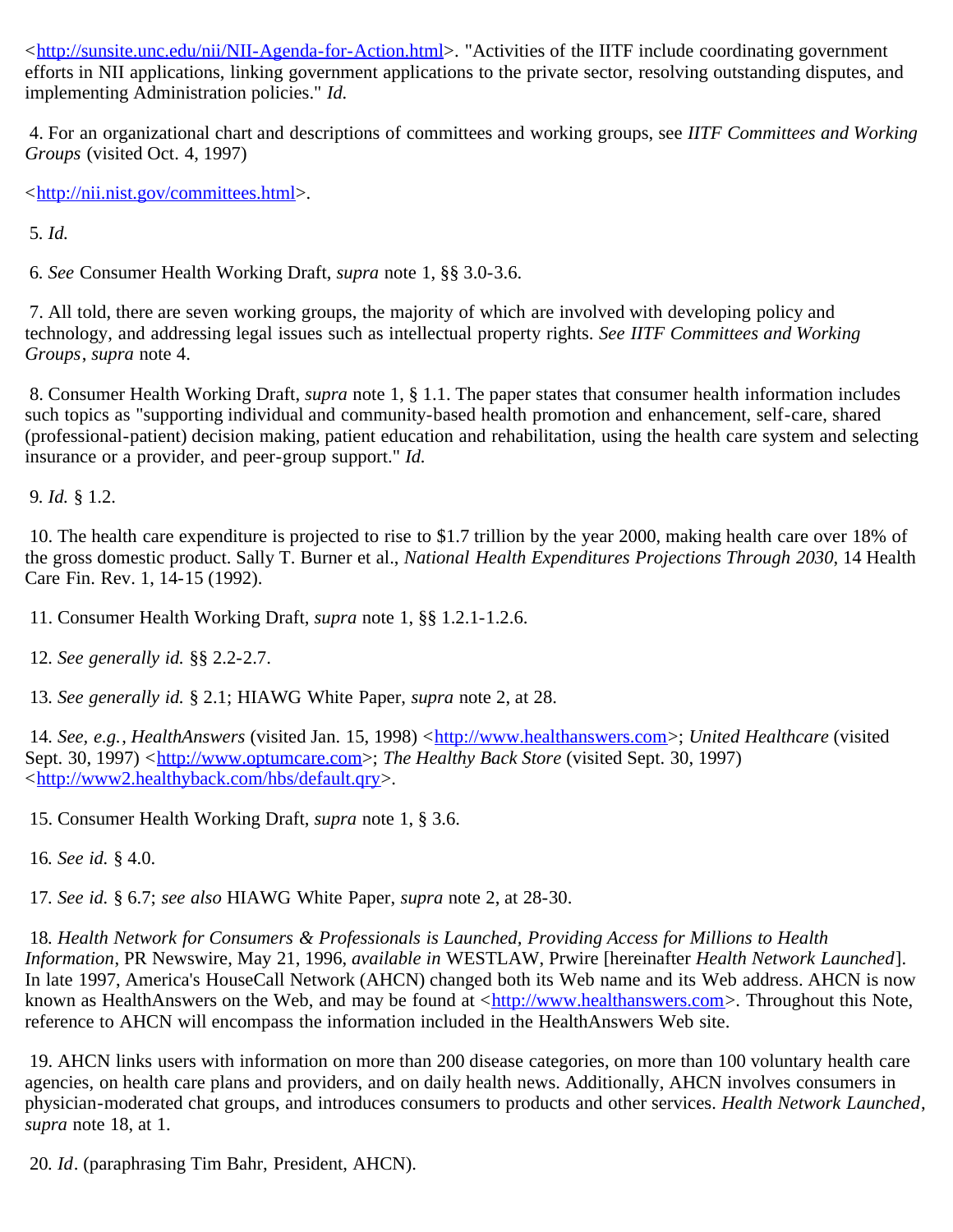### <span id="page-11-0"></span>21*. Internet Links Consumers and Managed Care Groups* (visited Jan. 17, 1998)

<[http://www.optumcare.com/learn.about/press/press5.html>](http://www.optumcare.com/learn.about/press/press5.html) [hereinafter *Consumers and Managed Care*].

<span id="page-11-1"></span> 22. A hyperlink is generally a piece of highlighted text, which, when the user points to it with the mouse and clicks, takes the user to a linked topic on a completely different Web site. Adam Gaffin, *EFF's Guide to the Internet, v. 3.16*, § 9.1 (Dec. 11, 1996) <[http://www.eff.org/pub/Net\\_info/EFF\\_Net\\_Guide/netguide.eff>](http://www.eff.org/pub/Net_info/EFF_Net_Guide/netguide.eff).

<span id="page-11-2"></span> 23. AAFP represents over 83,000 family doctors; NHC has a membership of 106 national health organizations such as the American Cancer Society, American Diabetes Association, and a number of leading "aging organizations." USP is the oldest and most established

compendia of standards for prescription and over-the-counter drugs. *Health Network Launched*, *supra* note 18, at 2.

<span id="page-11-3"></span> 24. NHC President Merl Weinberg said: "Our members have a wealth of valuable disease related information to bring to AHCN. Using AHCN, we can disseminate this information to patients quickly and accurately." *Id.*

<span id="page-11-4"></span> 25. One hit represents a single request from a Web browser for a single item on a Web server. This means that if a request is made to display a Web page that includes three graphics, four "hits" would actually be counted at the server —one for the html page and one for each of the three graphics displayed. *ILC Glossary of Internet Terms*, at 6 (visited Sept. 30, 1997) <[http://www.matisse.net/files/glossary.html>](http://www.matisse.net/files/glossary.html).

<span id="page-11-5"></span>26*. Consumers and Managed Care*, *supra* note 21, at 2.

<span id="page-11-6"></span>27*. Id.* at 1; *Health Information and Education* (visited Sept. 30, 1997) <[http://www.optumcare.com/health.ed/online/index.html>](http://www.optumcare.com/health.ed/online/index.html).

<span id="page-11-7"></span> 28. Optum's NurseLine boasts that of the 20% of surveyed employees who used NurseLine about surgery their doctor recommended, 30% of those employees either postponed surgery or opted for a nonsurgical alternative; of the 18% of surveyed employees who used NurseLine for information on physician-recommended major medical tests, 10% opted for alternative tests or decided not to get them at all; of the 3% of surveyed employees who used NurseLine to discuss physician-recommended hospitalization, 14% either used home treatment or postponed hospitalization. Because of NurseLine, .77 doctor visits and .15 emergency room visits per surveyed employee were saved. *The Proven Benefits of Optum NurseLine* (visited Sept. 30, 1997)

<[http://www.optumcare.com/learn.about/value/studies/5.html>](http://www.optumcare.com/learn.about/value/studies/5.html).

<span id="page-11-8"></span>29*. Learn About Optum* (visited Jan. 17, 1998)

<[http://www.optumcare.com/learn.about/press/press4.html>](http://www.optumcare.com/learn.about/press/press4.html).

<span id="page-11-9"></span>30*. Id.*

<span id="page-11-10"></span>31*. Optum NurseLine* (visited Jan. 17, 1998)

<[http://www.optumcare.com/learn.about/services/portfolio/3a.html>](http://www.optumcare.com/learn.about/services/portfolio/3a.html).

<span id="page-11-11"></span>32*. Learn About Optum*, *supra* note 29; *see also Health Information and Education Services Examples* (visited Jan. 17, 1998)

<[http://www.optumcare.com/health.ed/online/exams.html>](http://www.optumcare.com/health.ed/online/exams.html) (providing a sample personalized Web site, including sample questions and responses).

<span id="page-11-12"></span>33*. See Optum Portfolio at a Glance* (visited Jan. 17, 1998)

<[http://www.optumcare.com/learn.about/services/index.html>](http://www.optumcare.com/learn.about/services/index.html); *Optum: Information Request* (visited Sept. 30, 1997)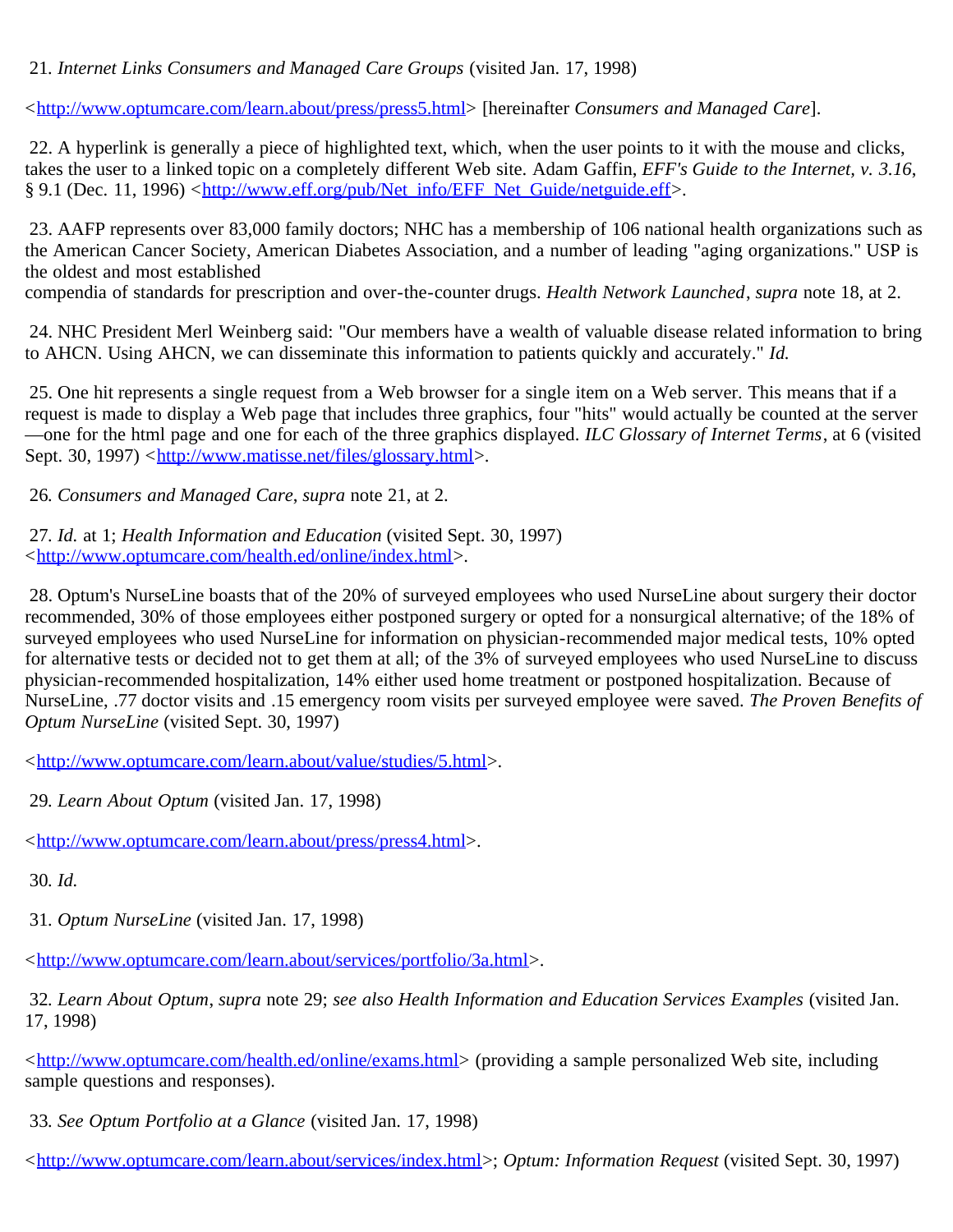<[http://www.optumcare.com/forms/info.request.html>](http://www.optumcare.com/forms/info.request.html).

<span id="page-12-0"></span>34*. See generally* 61 Am. Jur. 2d *Physicians, Surgeons, etc.* § 27 (1981).

<span id="page-12-1"></span>35*. Id.*

<span id="page-12-2"></span> 36. The Internet is a "network of networks," which, because of its standardized communication protocols, is able to link computer systems across national boundaries. Although it is impossible to count the number of computers and networks that make up the Internet, estimates report that about 12,000 networks connect nearly 4 million computers and more than 20 million people around the world. *See* Gaffin, *supra* note 22, §§ 1.7-1.8.

<span id="page-12-3"></span>37*. See generally* 61 Am. Jur. 2d *Physicians, Surgeons, etc.* § 201 (1981).

<span id="page-12-4"></span>38*. See generally id.* § 200.

<span id="page-12-5"></span> 39. Data is transported on the Internet using a technology called "packet switching." This means that a piece of information does not travel to its destination as a unified whole, but is broken up into discrete "packets," each routed separately to the destination, where the message is reassembled. This is done in order to route information around downed circuits or computers. Any error that occurs along the way is virtually untraceable to a particular server or computer. Gaffin, *supra* note 22, § 1.7.

<span id="page-12-6"></span>40*. See generally* Fred H. Cate, *Intellectual Property and Networked Health Information: Issues and Principles*, 84 Bull. Med. Libr. Ass'n. 229, 234 (1996).

<span id="page-12-7"></span> 41. Encryption is the use of specially designed computer software to convert a message into what appears to be gibberish to everyone except the intended recipient. The intended recipient has a key that will decipher the message. Online Law: The SPA's Legal Guide to Doing Business on the Internet 513 (Thomas J. Smedinghoff ed., 1996).

<span id="page-12-8"></span>42. The Optum disclaimer reads:

#### IF THIS IS AN EMERGENCY OR YOU ARE IN A LIFE THREATENING SITUATION, CALL 911 OR PROCEED TO THE NEAREST HOSPITAL. IF 911 SERVICE IS NOT AVAILABLE IN YOUR AREA, CALL YOUR LOCAL POLICE OR FIRE DEPARTMENT.

Although we strive to protect your confidentiality throughout this process, we are subject to the current limitations of the Internet. We will use encryption technology to transfer your message and assign a personal access code to your response. However, we cannot guarantee that third parties cannot access the information that you provide to us or the response we provide to you. State or federal law may require Optum Online to reveal information received here, including threat of serious harm to self and/or others or a reasonable cause to believe a child or vulnerable adult is experiencing abuse or neglect.

The responses received from a nurse and/or a counselor are general information and education only. The information is in summary form and is not meant to be complete. The information received here is not meant to be a substitute for professional medical care or attention by a qualified practitioner, nor should they be considered to be. Before starting or altering a program of treatment, or if you have any questions or concerns about a particular treatment, you should always check with your doctor.

Optum Online can only provide information regarding your inquiry based on the information you gave to us. Optum Online is not responsible or liable, directly or indirectly for any damages resulting from the use or misuse of the information contained in the response from a nurse and/or counselor.

Optum Online is not responsible or liable, directly or indirectly, for any damages resulting from the use or misuse of the information contained in or implied in any reference materials that a counselor or nurse may refer to as a source of information. Optum Online makes no warranty as to the completeness, reliability or accuracy of such materials. Any reference to a URL, newsgroup, mail list or other function online is provided as an information service only; Optum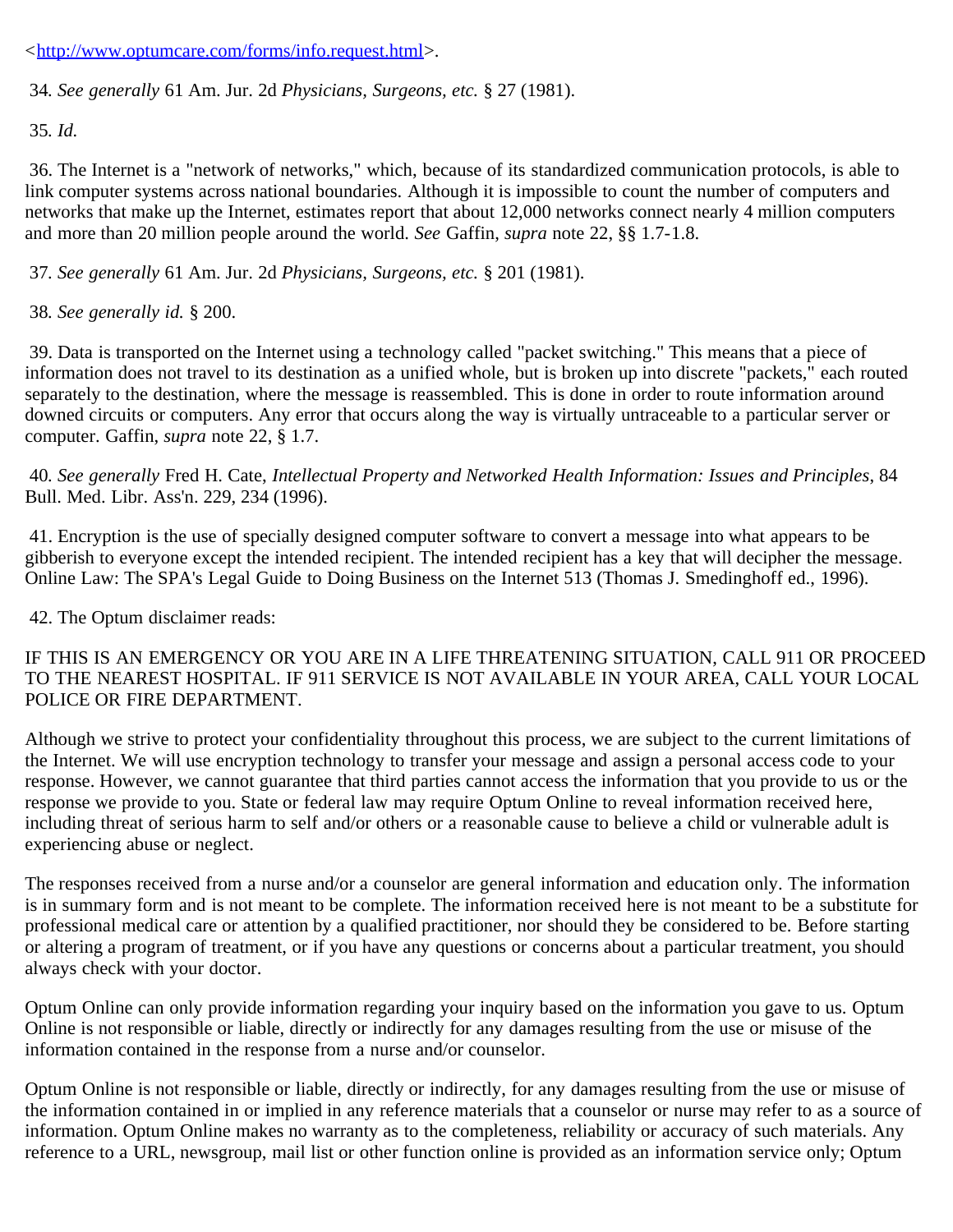Online does not endorse or screen such services.

Any reference contained in the informational responses to a commercial process, product, company or service is not a recommendation or endorsement by Optum Online.

If a suggestion is made to contact a community resource, you are responsible for any costs associated with the use of that resource. Resources are not pre-screened by Optum Online.

*Optum Online Disclaimer* (visited Oct. 4, 1997)

<[http://www.optumcare.com/health.ed/online/disc.nurse.html>](http://www.optumcare.com/health.ed/online/disc.nurse.html) [hereinafter *Optum Disclaimer*].

<span id="page-13-0"></span>43*. Id*; *AHCN Disclaimer* (visited Jan. 17, 1998)

<[http://www.healthanswers.com/health\\_answers/ha\\_homepage/disclaim.htm>](http://www.healthanswers.com/health_answers/ha_homepage/disclaim.htm) [hereinafter *AHCN Disclaimer*]. The AHCN disclaimer reads:

Information accessed through HealthAnswers is presented in summary form in order to impart general information relating to certain diseases, ailments, physical conditions and their treatments. Such information is not complete and should not be used as a substitute for a consultation or visit with your physician or other health care provider. Information accessed through HealthAnswers is not exhaustive and does not cover all diseases, ailments, physical conditions or their treatments. HealthAnswers makes no warranty as to the information's completeness, reliability or accuracy. Should you have any health care related questions please see your physician or other health care provider promptly.

Information accessed through HealthAnswers is provided "AS IS" and without warranty, express or implied. All implied warranties of merchantability and fitness for a particular use or purpose are hereby excluded. HealthAnswers's liability, if any, for damages (including, without limitation, liability arising out of contract, negligence, strict liability, tort or patent or copyright infringement) shall not exceed the fees paid to HealthAnswers by the user for the particular information or service provided. HealthAnswers shall not be liable under any theory of indemnity. In no event shall HealthAnswers be liable for any damages other than the amount referred to above, and all other damages, direct or indirect, special, incidental, consequential or punitive, are hereby excluded even if HealthAnswers has been advised of the possibility of such damages.

<span id="page-13-1"></span>44*. AHCN Disclaimer*, *supra* note 43.

<span id="page-13-2"></span>45*. Optum Disclaimer*, *supra* note 42.

<span id="page-13-3"></span>46*. See* U.C.C. § 2-102 (1995).

<span id="page-13-4"></span>47*. See* U.C.C. § 2-316 (1995); Warranties are described in U.C.C. § 2-315 as follows:

Where the seller at the time of contracting has reason to know any particular purpose for which the goods are required and that the buyer is relying on the seller's skill or judgment to select or furnish suitable goods, there is unless excluded or modified under the next Section an implied warranty that the goods shall be fit for such purpose.

<span id="page-13-5"></span>48. Thomas D. Crandall & Douglas J. Whaley, Cases, Problems and Materials on Contracts xxxii (1987).

<span id="page-13-6"></span> 49. Raymond T. Nimmer, *Services Contracts: The Forgotten Sector of Commercial Law*, 26 Loy. L.A. L. Rev. 725, 726 (1993). Professor Nimmer views this as a major downfall of the UCC because service contracts make up such a large proportion of today's economy and commercial transactions. He describes the UCC as suffering "from a subjectmatter obsolescence which, if not a terminal illness, describes an acute failure of the heart and soul of the codification movement." *Id.* at 725.

<span id="page-13-7"></span>50. For a list of other transactions in information, see Raymond T. Nimmer & Patricia Ann Krauthaus, *Information as*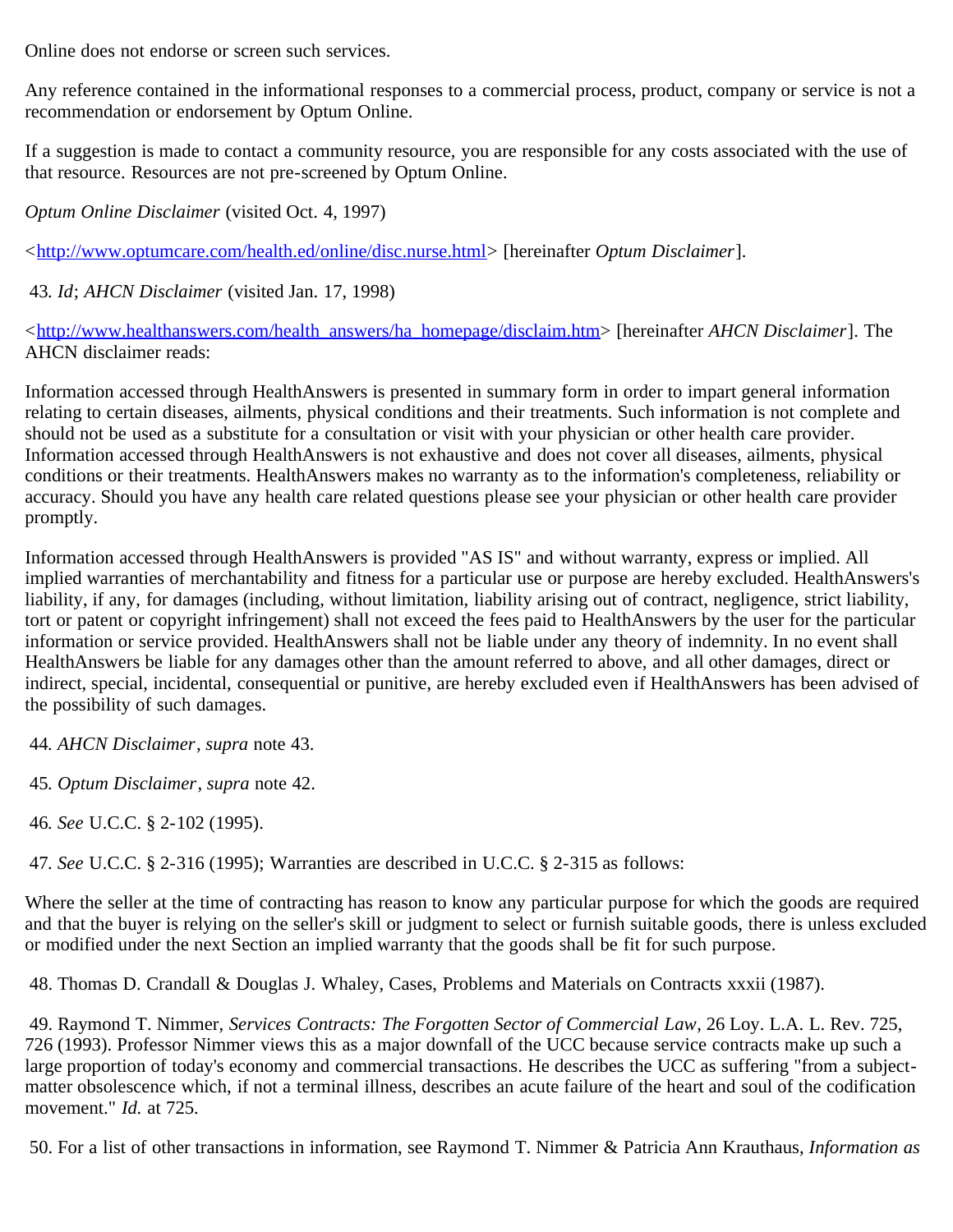*a Commodity: New Imperatives of Commercial Law*, Law & Contemp. Probs., Summer 1992, at 103, 105-06 n.4. The fact that AHCN does not charge consumers for the information provided, thus not establishing a true contract with consumers due to lack of consideration, is addressed later in the text.

<span id="page-14-0"></span> 51. Raymond T. Nimmer, *Electronic Contracting: Legal Issues*, 14 J. Marshall J. Computer & Info. L. 211, 232 (1996).

- <span id="page-14-1"></span>52. Restatement (Second) of Torts § 299A (1965).
- <span id="page-14-2"></span>53. Nimmer, *supra* note 51, at 234.
- <span id="page-14-3"></span>54*. Id.* at 241.
- <span id="page-14-4"></span>55. Nimmer & Krauthaus, *supra* note 50, at 129.
- <span id="page-14-5"></span>56*. Winter*, 938 F.2d 1033 (9th Cir. 1991).
- <span id="page-14-6"></span>57*. Id.* at 1034.
- <span id="page-14-7"></span>58*. Id.* at 1037.
- <span id="page-14-8"></span>59*. Id.* at 1035.
- <span id="page-14-9"></span>60. Nimmer, *supra* note 51, at 239.

<span id="page-14-10"></span>61. Restatement (Second) of Contracts § 64 cmt. b (1981).

<span id="page-14-11"></span>62. Nimmer, *supra* note 51, at 241.

<span id="page-14-12"></span>63*. See supra* Part I for a discussion of the HIAWG's goals regarding the proliferation of consumer health information applications on the NII.

<span id="page-14-13"></span>64*. See supra* note 36.

<span id="page-14-14"></span> 65. Here, the discussion is limited to information providers and consumers who are both located in the United States. This issue obviously becomes even more complex if the dispute is between parties from different nations.

<span id="page-14-15"></span>66. 61 Am. Jur. 2d *Physicians, Surgeons, etc.* § 202 (1981).

<span id="page-14-16"></span> 67. Small providers may be especially discouraged from entering the health information marketplace because they do not have the same expertise and resources available to larger companies. *See* Nimmer, *supra* note 49, at 735.

<span id="page-14-17"></span>68*. See supra* Part I.

<span id="page-14-18"></span>69*. See supra* notes 12-13 and accompanying text.

<span id="page-14-19"></span>70. The UCC proposal states:

# Section 2B-404. IMPLIED WARRANTY: INFORMATIONAL CONTENT

(a) Subject to . . . subsections (b) and (c), a merchant that provides informational content in a special relationship of reliance or that provides services to collect, compile, transcribe, process, or transmit informational content, warrants to its licensee that there is no inaccuracy in the informational content caused by its failure to exercise reasonable care and workmanlike effort in its performance.

(b) A warranty does not arise under subsection (a) for: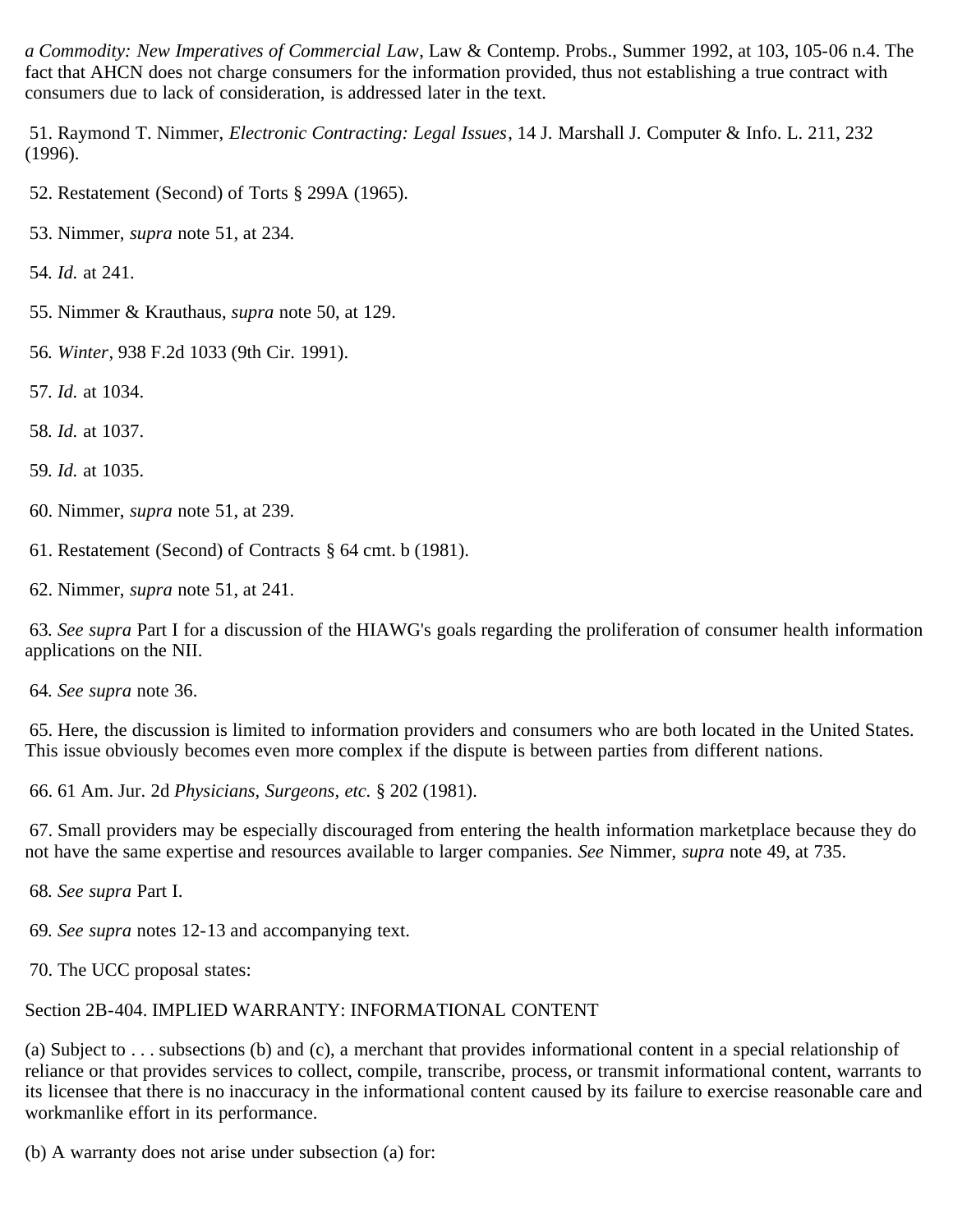(1) the aesthetic value, commercial success, or market appeal of the content;

(2) published informational content;

(3) informational content in manuals, documentation, or the like, which is merely incidental to an activation of rights and does not constitute a material portion of the value in the transaction; or

(4) informational content prepared or created by a third party, if the party distributing the information, acting as a conduit, provided no more that editorial services with respect to the content and made the informational content available in a form that identified it as being the work of the third party, except to the extent that the lack of care or workmanlike effort that caused the loss occurred in the party's performance in providing the content.

(c) The liability of a third party that provides the informational content is not avoided by the use of a conduit described in subsection (b)(4) or by the fact that the conduit is not liable for errors under that subsection.

U.C.C. § 2B-404 (Proposed Draft 1997).

<span id="page-15-0"></span>71*. See supra* note 47.

<span id="page-15-1"></span> 72. The introduction to the proposed UCC revision of Article 2B (dealing with transactions in information) states that "[t]he challenge for commercial law . . . is to adapt to the reality of the NII by providing clear guidance as to the rights and responsibilities of those using the NII. Without certainty in electronic contracting, the NII will not fulfill its commercial potential." U.C.C. Article 2B introductory note (Proposed Draft 1997) (alteration in original) (quoting Information Infrastructure Task Force, Intellectual Property and the National Information Infrastructure: The Report of the Working Group on Intellectual Property Rights 58 (1995). In addition, it is assumed that "private contract, rather than regulation, should guide the new economy and that the basis for this lies in the development of a `commercial code' for electronic and other information contracts, both within the United States and internationally." *Id*.

<span id="page-15-2"></span>73*. See* U.C.C. § 2-316 (1995).

<span id="page-15-3"></span>74. For disclaimer text, see *Optum Disclaimer*, *supra* note 42 and *AHCN Disclaimer*, *supra* note 43.

<span id="page-15-4"></span>75*. See* 63 Am. Jur. 2d *Products Liability* § 510 (1996).

<span id="page-15-5"></span>76*. See id.*

- <span id="page-15-6"></span>77*. Id.*; U.C.C. § 1-203 (1995).
- <span id="page-15-7"></span>78. 63 Am. Jur. 2d *Products Liability* § 795.

<span id="page-15-8"></span>79*. Id.* § 801*.*

<span id="page-15-9"></span>80*. Id.*

- <span id="page-15-10"></span>81*. See supra* note 70.
- <span id="page-15-11"></span>82*. Id*. § 2B-404(a).

<span id="page-15-12"></span>83*. Id*.

- <span id="page-15-13"></span>84*. Id*. § 2B-404(b)(4).
- <span id="page-15-14"></span>85. AHCN and Optum Online already do this. *See supra* notes 42-45 and accompanying text.
- <span id="page-15-15"></span>86*. See Optum Disclaimer*, *supra* note 42.